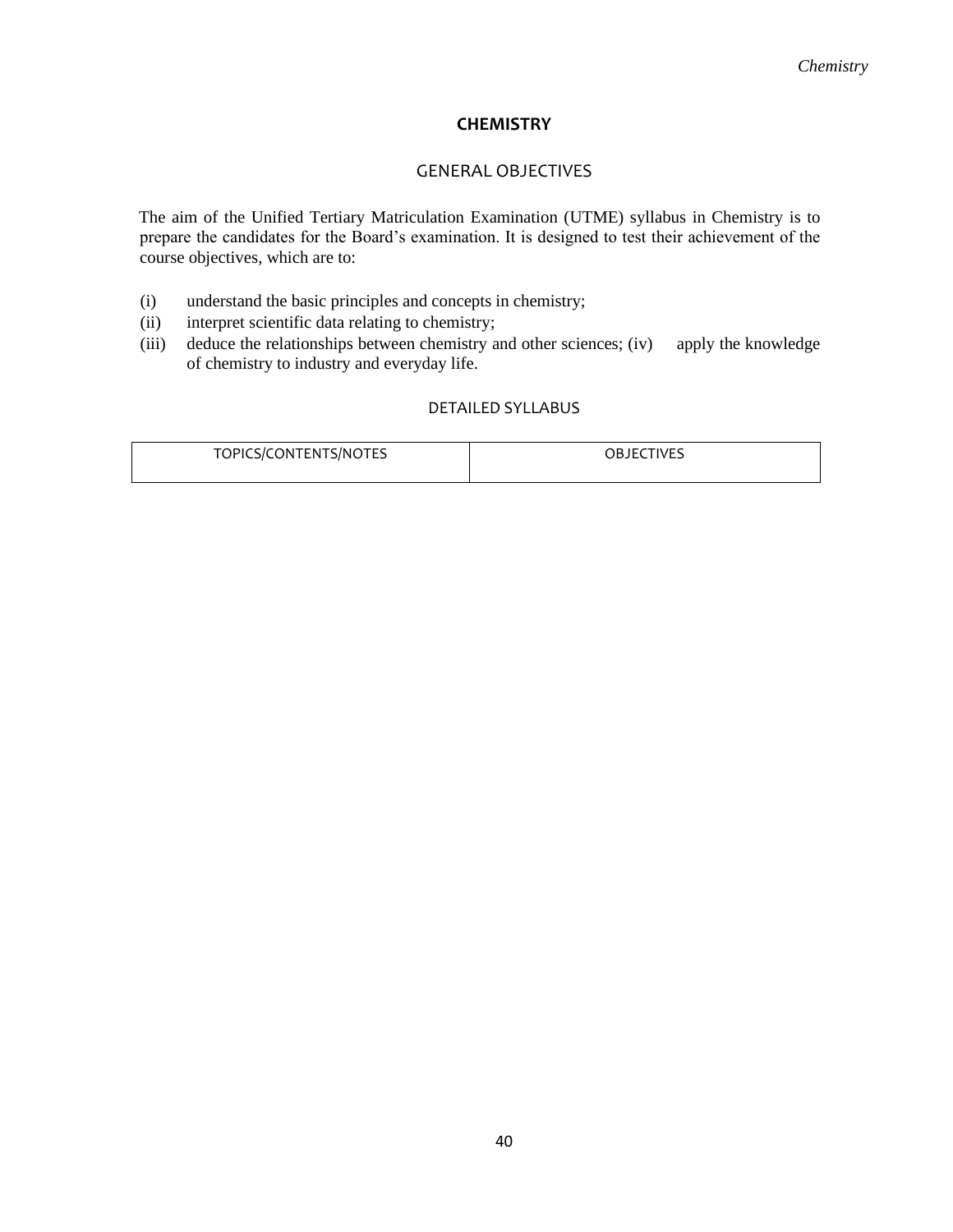| 1. Separation of mixtures and<br>purification of chemical<br>substances                                                                                                                                                                                                                                                                                                    | Candidates should be able to:                                                                                                                                                                                                                                                                                                                                                                                                                                                                                                   |
|----------------------------------------------------------------------------------------------------------------------------------------------------------------------------------------------------------------------------------------------------------------------------------------------------------------------------------------------------------------------------|---------------------------------------------------------------------------------------------------------------------------------------------------------------------------------------------------------------------------------------------------------------------------------------------------------------------------------------------------------------------------------------------------------------------------------------------------------------------------------------------------------------------------------|
| (a) Pure and impure substances<br>(b) Boiling and melting points.<br>(c) Elements, compounds and mixtures<br>(d) Chemical and physical changes.<br>(e) Separation processes:<br>evaporation, simple and fractional distillation,<br>sublimation, filtration, crystallization, paper<br>and column chromatography, simple and<br>fractional crystallization, magnetization, | (i)<br>distinguish between pure<br>impure<br>and<br>substances;<br>use boiling and melting points as criteria for<br>(ii)<br>purity of chemical substances;<br>distinguish between elements, compounds and<br>(iii)<br>mixture;<br>differentiate between chemical and physical<br>(iv)<br>changes;<br>identify the properties of the components of a<br>(v)<br>mixture;<br>specify the principle involved in each<br>(vi)<br>separation method.<br>(vii) apply the basic principle of separation processes<br>in everyday life. |
| decantation.<br><b>Chemical combination</b><br>2.<br>Stoichiometry, laws of definite and multiple<br>proportions, law of conservation of matter, Gay<br>Lussac's law of combining volumes,<br>Avogadro's law; chemical symbols, formulae,<br>equations and their uses, relative atomic mass<br>based on ${}^{12}C=12$ , the mole concept and<br>Avogadro's number.         | Candidates should be able to:<br>perform simple calculations involving<br>(i)<br>formulae, equations/chemical composition and<br>the mole concept;<br>(ii)<br>chemical<br>deduce<br>the<br>laws<br>from<br>given<br>expressions/statements/data;<br>interpret graphical representations related<br>(iii)<br>to these laws:<br>deduce the stoichiometry of chemical reactions.<br>(iv)                                                                                                                                           |
| Kinetic theory of matter and Gas Laws<br>3.                                                                                                                                                                                                                                                                                                                                | Candidates should be able to:                                                                                                                                                                                                                                                                                                                                                                                                                                                                                                   |
| (a) An outline of the kinetic theory of matter;<br>(i) melting,<br>(ii) vapourization                                                                                                                                                                                                                                                                                      | apply the theory to distinguish between solids,<br>(i)<br>liquids and gases;<br>deduce reasons for change of state;<br>(ii)                                                                                                                                                                                                                                                                                                                                                                                                     |

| TOPICS/CONTENTS/NOTES | OBJECTIVES |
|-----------------------|------------|
|                       |            |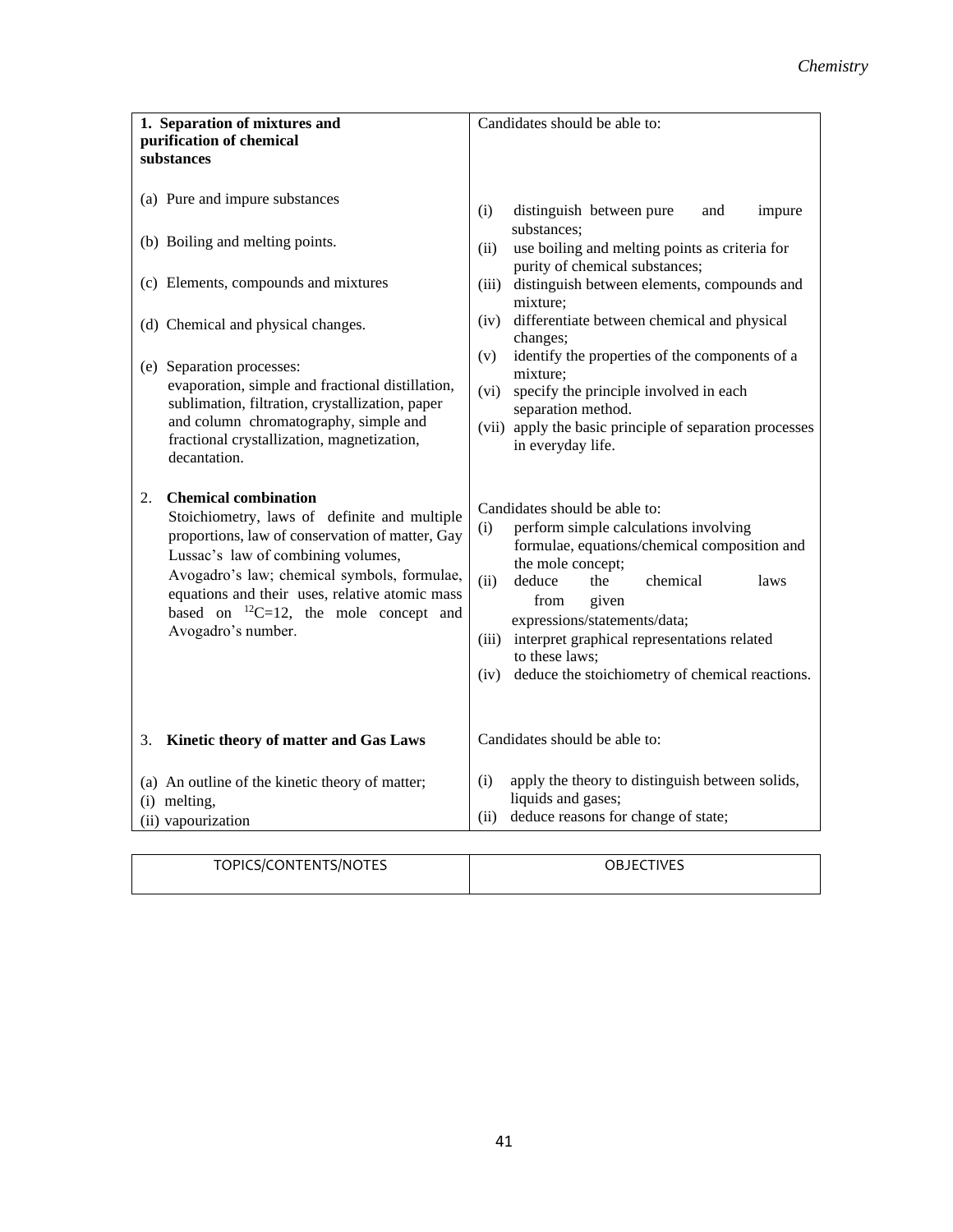| (iii)<br>boiling                                                                                                                                                                                                                                                                          | draw inferences based on molecular motion;<br>(iii)                                              |
|-------------------------------------------------------------------------------------------------------------------------------------------------------------------------------------------------------------------------------------------------------------------------------------------|--------------------------------------------------------------------------------------------------|
| freezing $(v)$<br>(iv)                                                                                                                                                                                                                                                                    |                                                                                                  |
| condensation<br>in terms of molecular motion and Brownian                                                                                                                                                                                                                                 | deduce gas laws from given expressions/<br>(iv)                                                  |
| movement.                                                                                                                                                                                                                                                                                 | statements;<br>interpret graphical representations related to<br>(v)                             |
|                                                                                                                                                                                                                                                                                           | these laws;                                                                                      |
| (b)(i) The laws of Boyle, Charles, Graham and<br>Dalton (law of partial pressure); combined gas<br>law, molar volume and atomicity of gases.<br>(ii) The ideal gas equation ( $PV = nRT$ ).<br>(iii) The relationship between vapour density of<br>gases and the relative molecular mass. | perform simple calculations based on these laws,<br>(vi)<br>equations and relationships          |
| Atomic structure and bonding<br>4.                                                                                                                                                                                                                                                        |                                                                                                  |
|                                                                                                                                                                                                                                                                                           | Candidates should be able to:                                                                    |
| (a) (i) The concept of atoms, molecules and ions, the                                                                                                                                                                                                                                     |                                                                                                  |
| works of Dalton, Millikan,<br>Rutherford,<br>Moseley, Thompson and Bohr.                                                                                                                                                                                                                  | (i) distinguish between atoms, molecules and<br>ions; (ii) identify the contributions of these   |
|                                                                                                                                                                                                                                                                                           | scientists to<br>the development of the atomic                                                   |
| (ii)<br>Atomic structure, electron configuration,<br>atomic number, mass number and isotopes;                                                                                                                                                                                             | structure; (iii) deduce the number of protons,<br>electrons from atomic and mass<br>neutrons and |
| specific examples should be drawn from                                                                                                                                                                                                                                                    | numbers of<br>an atom;                                                                           |
| elements of atomic number 1 to 20.                                                                                                                                                                                                                                                        | apply the rules guiding the arrangement of<br>(iv)                                               |
| (iii)<br>Shapes of s and p orbitals.                                                                                                                                                                                                                                                      | electrons in an atom;<br>identity common elements exhibiting<br>(v)                              |
|                                                                                                                                                                                                                                                                                           | isotopy;                                                                                         |
| The periodic table and periodicity of elements,<br>(b)                                                                                                                                                                                                                                    | (vi)<br>relate isotopy to mass number;                                                           |
| presentation of the periodic table with a view                                                                                                                                                                                                                                            | (vii)<br>perform simple calculations relating to<br>isotopy;                                     |
| to recognizing families of elements e.g. alkali<br>metals, halogens, the noble gases and                                                                                                                                                                                                  | (viii)<br>differentiate between the shapes of the                                                |
| transition metals. The variation of the                                                                                                                                                                                                                                                   | orbitals; (ix) determine the number of electrons in s<br>and                                     |
| following properties: ionization energy, ionic<br>radii, electron affinity and electronegativity.                                                                                                                                                                                         | p atomic orbitals;<br>relate atomic number to the position of an<br>(x)                          |
|                                                                                                                                                                                                                                                                                           | element on the periodic table;                                                                   |
|                                                                                                                                                                                                                                                                                           | relate properties of groups of elements on the<br>$(x_i)$<br>periodic table;                     |
|                                                                                                                                                                                                                                                                                           | identify reasons for variation in properties<br>(xii)                                            |
|                                                                                                                                                                                                                                                                                           | across the period and down the groups.                                                           |
| Chemical bonding.<br>(c)                                                                                                                                                                                                                                                                  |                                                                                                  |
| Electrovalency and covalency, the electron<br>configuration of elements and their tendency                                                                                                                                                                                                |                                                                                                  |
| to attain the noble gas structure. Hydrogen                                                                                                                                                                                                                                               | (xiii)<br>differentiate between the different types<br>of bonding.                               |
| bonding and metallic bonding as special types<br>of electrovalency and covalency respectively;                                                                                                                                                                                            | (xiv)<br>deduce bond types based on electron                                                     |
| coordinate bond as a type of covalent bond as                                                                                                                                                                                                                                             | configurations;<br>(xv)<br>relate the nature of bonding to properties                            |
| illustrated by complexes like $[Fe(CN)_6]^{3}$ ,                                                                                                                                                                                                                                          | of compounds;                                                                                    |
| $[Fe(CN)6]4$ , $[Cu(NH3)4]2+$ and $[Ag(NH3)2]+$ ;<br>van der Waals' forces should be mentioned as                                                                                                                                                                                         |                                                                                                  |
| a special type of bonding forces.                                                                                                                                                                                                                                                         |                                                                                                  |
|                                                                                                                                                                                                                                                                                           |                                                                                                  |
| Shapes of simple molecules: linear $((H_2, O_2,$<br>(d)                                                                                                                                                                                                                                   |                                                                                                  |
| $C12$ , HCl and $CO2$ ), non-linear (H <sub>2</sub> O) and<br>tetrahedral; (CH <sub>4</sub> ) and pyramidal (NH <sub>3</sub> ).                                                                                                                                                           |                                                                                                  |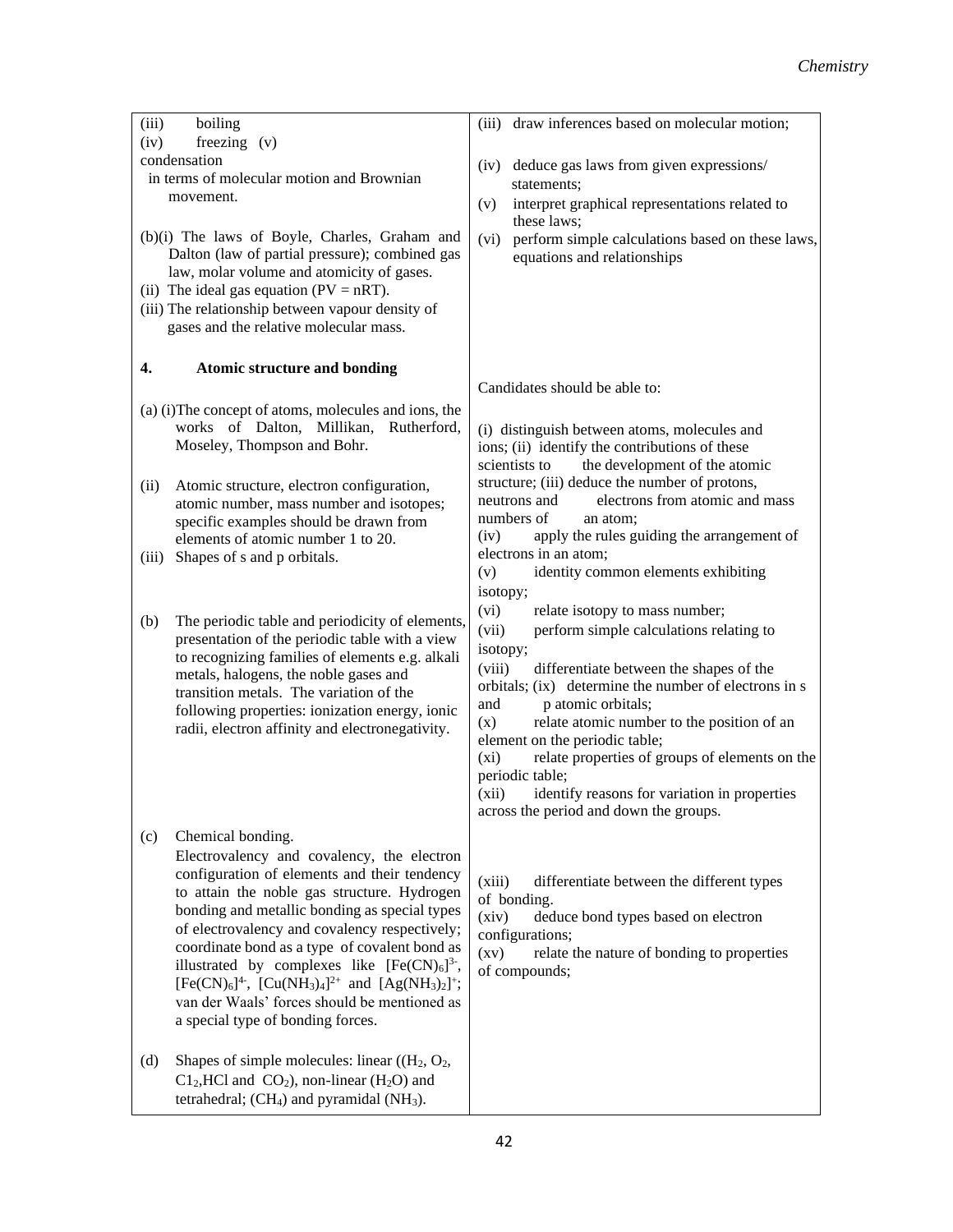| (xvi) differentiate between the various shapes<br>of molecules |
|----------------------------------------------------------------|
|                                                                |
|                                                                |
|                                                                |
|                                                                |
|                                                                |
|                                                                |
|                                                                |
|                                                                |
|                                                                |
|                                                                |
|                                                                |
|                                                                |
|                                                                |
|                                                                |
|                                                                |
|                                                                |
|                                                                |
|                                                                |
|                                                                |
|                                                                |
|                                                                |
|                                                                |
|                                                                |
|                                                                |
|                                                                |
|                                                                |
|                                                                |
|                                                                |
|                                                                |
|                                                                |
|                                                                |
|                                                                |
|                                                                |
|                                                                |
|                                                                |
|                                                                |
|                                                                |
|                                                                |
|                                                                |
|                                                                |
|                                                                |
|                                                                |
|                                                                |
|                                                                |
|                                                                |
|                                                                |
|                                                                |
|                                                                |
|                                                                |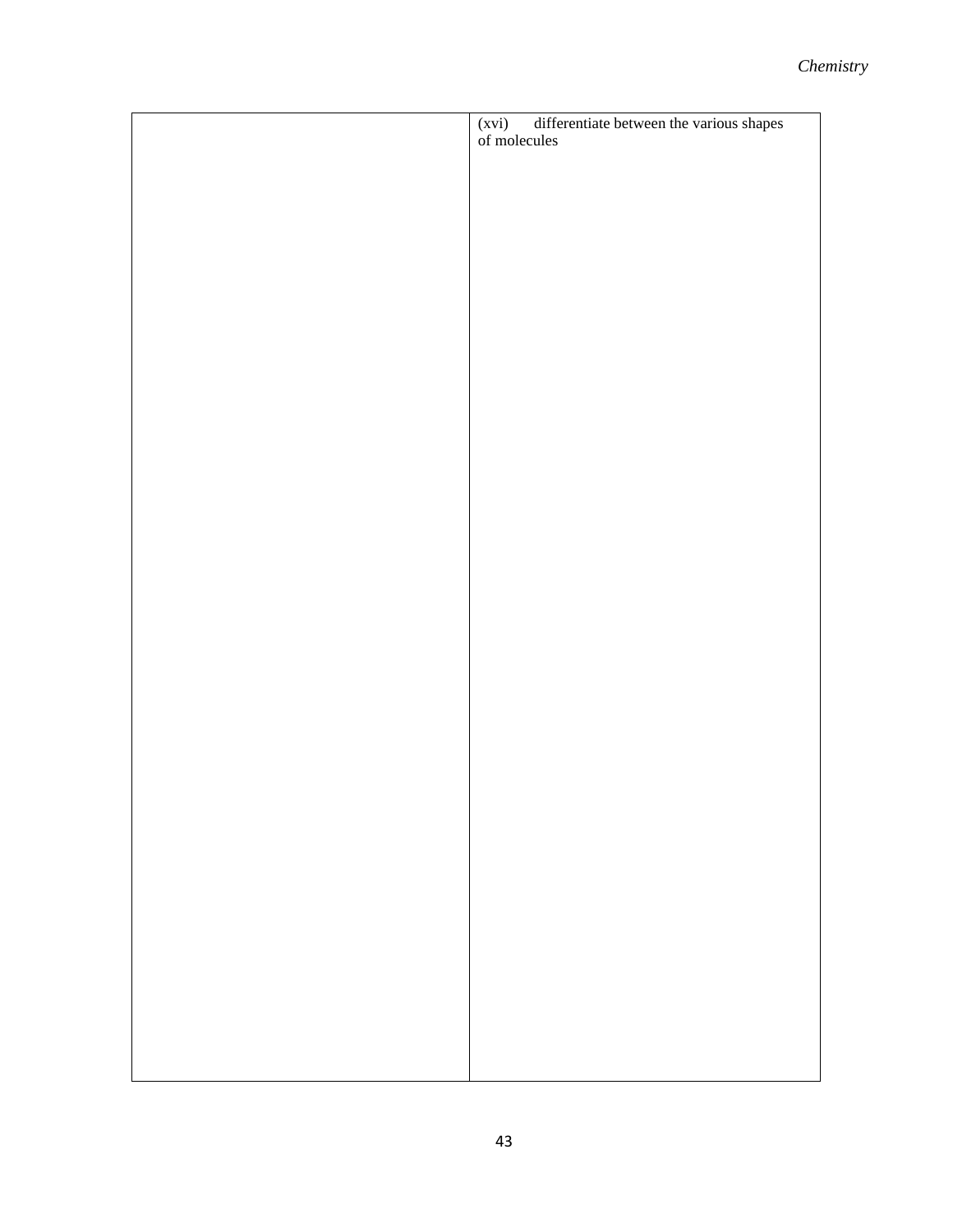|             | TOPICS/CONTENTS/NOTES                                                                                                                                                                                                                                           | <b>OBJECTIVES</b>                                                                                                                                                                                                                                                                                                                                                                                                                                                         |
|-------------|-----------------------------------------------------------------------------------------------------------------------------------------------------------------------------------------------------------------------------------------------------------------|---------------------------------------------------------------------------------------------------------------------------------------------------------------------------------------------------------------------------------------------------------------------------------------------------------------------------------------------------------------------------------------------------------------------------------------------------------------------------|
|             |                                                                                                                                                                                                                                                                 |                                                                                                                                                                                                                                                                                                                                                                                                                                                                           |
| (i)<br>(ii) | (e) Nuclear Chemistry:<br>Radioactivity – Types and properties of<br>radiations<br>Nuclear reactions. Simple equations,<br>uses and applications of natural and<br>artificial radioactivity.                                                                    | distinguish between ordinary chemical<br>xvii)<br>reaction and nuclear reaction; (xviii)<br>differentiate between natural and<br>artificial radioactivity;<br>(xix)<br>compare the properties of the different<br>types of nuclear radiations;<br>$(\mathbf{X}\mathbf{X})$<br>compute simple calculations on the<br>half-life of a radioactive material;<br>balance simple nuclear equation;<br>(xxi)<br>identify the various applications of<br>(xxii)<br>radioactivity. |
| 5.          | Air<br>(a) The natural gaseous constituents and<br>their proportion in the air.<br>- nitrogen, oxygen, water vapour, carbon<br>(IV) oxide and the noble gases (argon<br>and neon).                                                                              | Candidates should be able to:<br>(i)<br>deduce reason (s) for the existence of<br>air as a mixture;<br>identify the principle involved in the<br>(ii)<br>separation of air components;<br>(iii)<br>deduce reasons for the variation in the<br>composition of air in the environment;<br>(iv)<br>specify the uses of some of the<br>constituents of air.                                                                                                                   |
| 6.          | Air as a mixture and some uses of the<br>(b)<br>noble gas.<br>Water                                                                                                                                                                                             | Candidates should be able to:<br>identify the various uses of water;<br>(i)<br>identity the effects of dissolved atmospheric<br>(ii)                                                                                                                                                                                                                                                                                                                                      |
|             | Water as a product of the combustion of<br>(a)<br>hydrogen and its composition by<br>volume.<br>Water as a solvent, atmospheric gases<br>(b)<br>dissolved in water and their biological<br>significance.<br>(c) Hard and soft water:<br>Temporary and permanent | gases in water;<br>(iii)<br>distinguish between the properties of hard<br>and<br>soft water;<br>determine the causes of hardness;<br>(iv)<br>identify methods of removal of hardness;<br>(v)<br>describe the processes involved in the<br>(vi)<br>treatment of water for town supply;                                                                                                                                                                                     |
|             | hardness and methods of softening<br>hard water.<br>(d) Treatment of water for town supply. (e)<br>Water of crystallization, efflorescence,<br>deliquescence and hygroscopy.<br>Examples of the substances exhibiting<br>these properties and their uses.       | (vii) distinguish between these phenomena; (viii)<br>identify the various compounds that exhibit<br>these phenomena.                                                                                                                                                                                                                                                                                                                                                      |
| 7.          | <b>Solubility</b><br>Unsaturated, saturated and<br>(a)<br>supersaturated solutions. Solubility<br>curves and simple deductions from<br>them, (solubility defined in terms of<br>mole per $dm^3$ ) and simple<br>calculations.                                   | Candidates should be able to:<br>distinguish between the different types of<br>(i)<br>solutions;<br>interpret solubility curves;<br>(ii)                                                                                                                                                                                                                                                                                                                                  |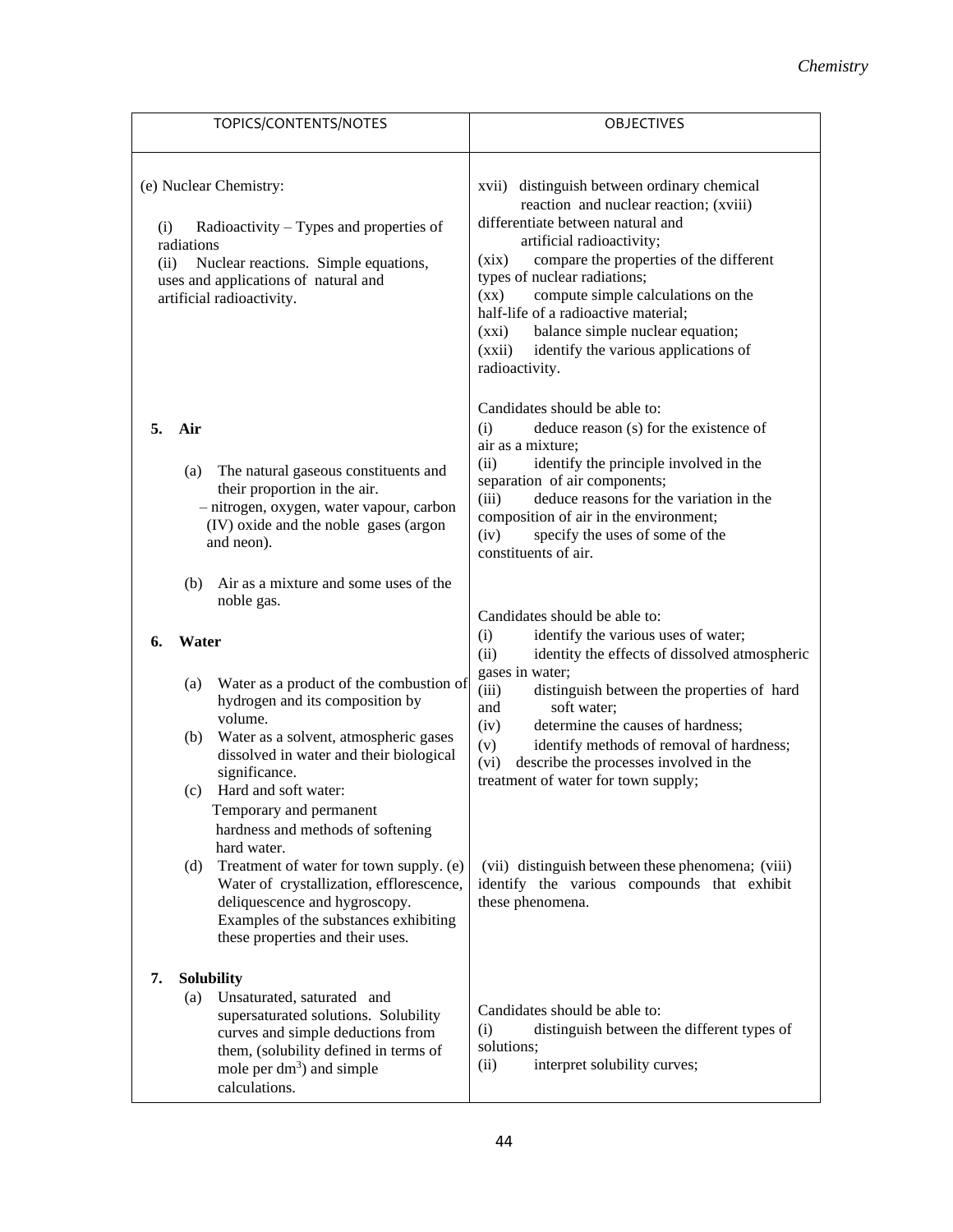| calculate the amount of solute that can<br>(iii)    |
|-----------------------------------------------------|
| dissolve in a given amount of solvent at a<br>given |
| temperature;                                        |
| deduce that solubility is temperature-<br>(iv)      |
| dependent;                                          |
|                                                     |
|                                                     |
|                                                     |
|                                                     |
|                                                     |
|                                                     |
|                                                     |
|                                                     |
|                                                     |
|                                                     |
|                                                     |
|                                                     |
|                                                     |
|                                                     |
|                                                     |
|                                                     |
|                                                     |
|                                                     |
|                                                     |
|                                                     |
|                                                     |
|                                                     |
|                                                     |
|                                                     |
|                                                     |
|                                                     |
|                                                     |
|                                                     |
|                                                     |
|                                                     |
|                                                     |
|                                                     |
|                                                     |
|                                                     |
|                                                     |
|                                                     |
|                                                     |
|                                                     |
|                                                     |
|                                                     |
|                                                     |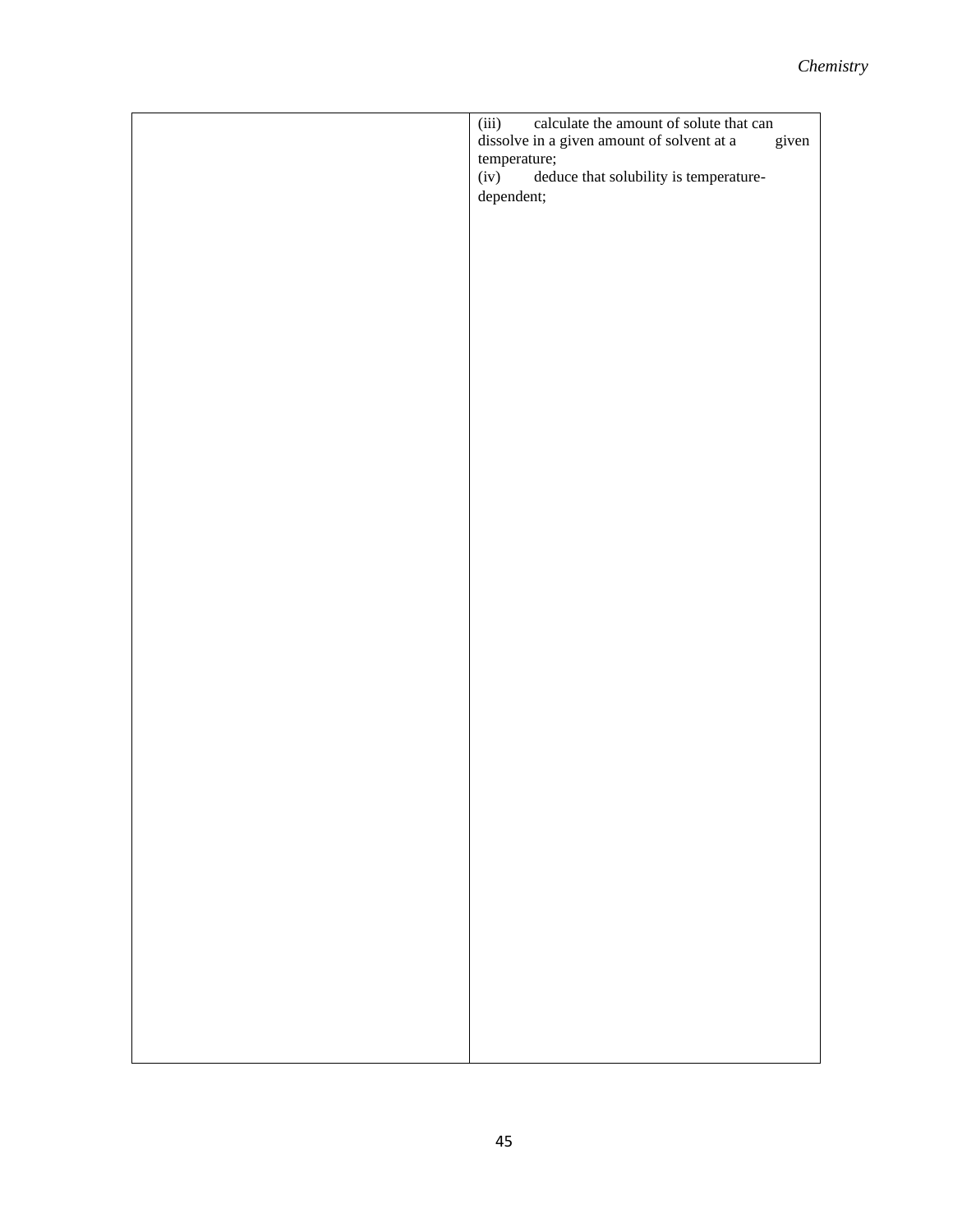| TOPICS/CONTENTS/NOTES                                                                                                                                                                                                                                                                                                                                                                                                                                                                                                                                                            | <b>OBJECTIVES</b>                                                                                                                                                                                                                                                                                                                                                                                                                                                        |
|----------------------------------------------------------------------------------------------------------------------------------------------------------------------------------------------------------------------------------------------------------------------------------------------------------------------------------------------------------------------------------------------------------------------------------------------------------------------------------------------------------------------------------------------------------------------------------|--------------------------------------------------------------------------------------------------------------------------------------------------------------------------------------------------------------------------------------------------------------------------------------------------------------------------------------------------------------------------------------------------------------------------------------------------------------------------|
| Solvents for fats, oil and paints<br>(b)<br>and the use of such solvents<br>for the<br>removal of stains.                                                                                                                                                                                                                                                                                                                                                                                                                                                                        | relate nature of solvents to their uses;<br>(v)                                                                                                                                                                                                                                                                                                                                                                                                                          |
| (c)<br>False solution (Suspensions and<br>colloids):<br>Properties and examples.<br>Harmattan haze and water paints as examples<br>of suspensions and fog, milk, aerosol spray,<br>emulsion paints and rubber solution as<br>examples of colloids.                                                                                                                                                                                                                                                                                                                               | (vi)<br>differentiate among true solution,<br>suspension and colloids;<br>compare the properties of a true solution<br>(vii)<br>and a 'false' solution.<br>provide typical examples of suspensions<br>(viii)<br>and colloids.                                                                                                                                                                                                                                            |
| 8.<br><b>Environmental Pollution</b><br>Sources and effects of pollutants.<br>(a)<br>Air pollution:<br>(b)<br>Examples of air pollutants such as<br>H <sub>2</sub> S, CO, SO <sub>2</sub> , oxides of nitrogen,<br>chlorofluorocarbons and dust.<br>Water pollution<br>(c)<br>Sewage and oil pollution should be<br>known.<br>Soil pollution:<br>(d)<br>Oil spillage, Biodegradable and<br>non-biodegradable pollutants.                                                                                                                                                         | Candidates should be able to:<br>identify the different types of pollution and<br>(i)<br>pollutants;<br>specify different sources of pollutants (iii)<br>(ii)<br>classify pollutants as biodegradable and<br>non-biodegradable;<br>specify the effects of pollution on the<br>(iv)<br>environment;<br>identify measures for control of<br>(v)<br>environmental pollution.                                                                                                |
| 9. Acids, bases and salts<br>(a) General characteristics and properties of<br>acids, bases and salts. Acids/base<br>indicators, basicity of acids; normal, acidic,<br>basic and<br>double salts. An acid defined as a substance<br>whose aqueous solution furnishes $H_3O^+$ ions<br>or as a proton donor. Ethanoic, citric and<br>tartaric acids as examples of naturally<br>occurring organic acids, alums as examples<br>of double salts, preparation of salts by<br>neutralization, precipitation and action of<br>acids on metals. Oxides and<br>trioxocarbonate (IV) salts | Candidates should be able to:<br>(i)<br>distinguish between the properties<br>of<br>acids and bases;<br>(ii)<br>identify the different types of acids<br>and bases;<br>(iii)<br>determine the basicity of acids;<br>(iv) differentiate between acidity and<br>alkalinity using acid/base indicators; (v)<br>identify the various methods of<br>preparation of salts;<br>(vi)<br>classify different types of salts;<br>relate degree of dissociation to strength<br>(vii) |
| (b) Qualitative comparison of the<br>conductances of molar solutions of<br>strong and weak acids and bases,<br>relationship between conductance and<br>amount of ions present.                                                                                                                                                                                                                                                                                                                                                                                                   | of acids and bases;<br>relate degree of dissociation to<br>(viii)<br>conductance;                                                                                                                                                                                                                                                                                                                                                                                        |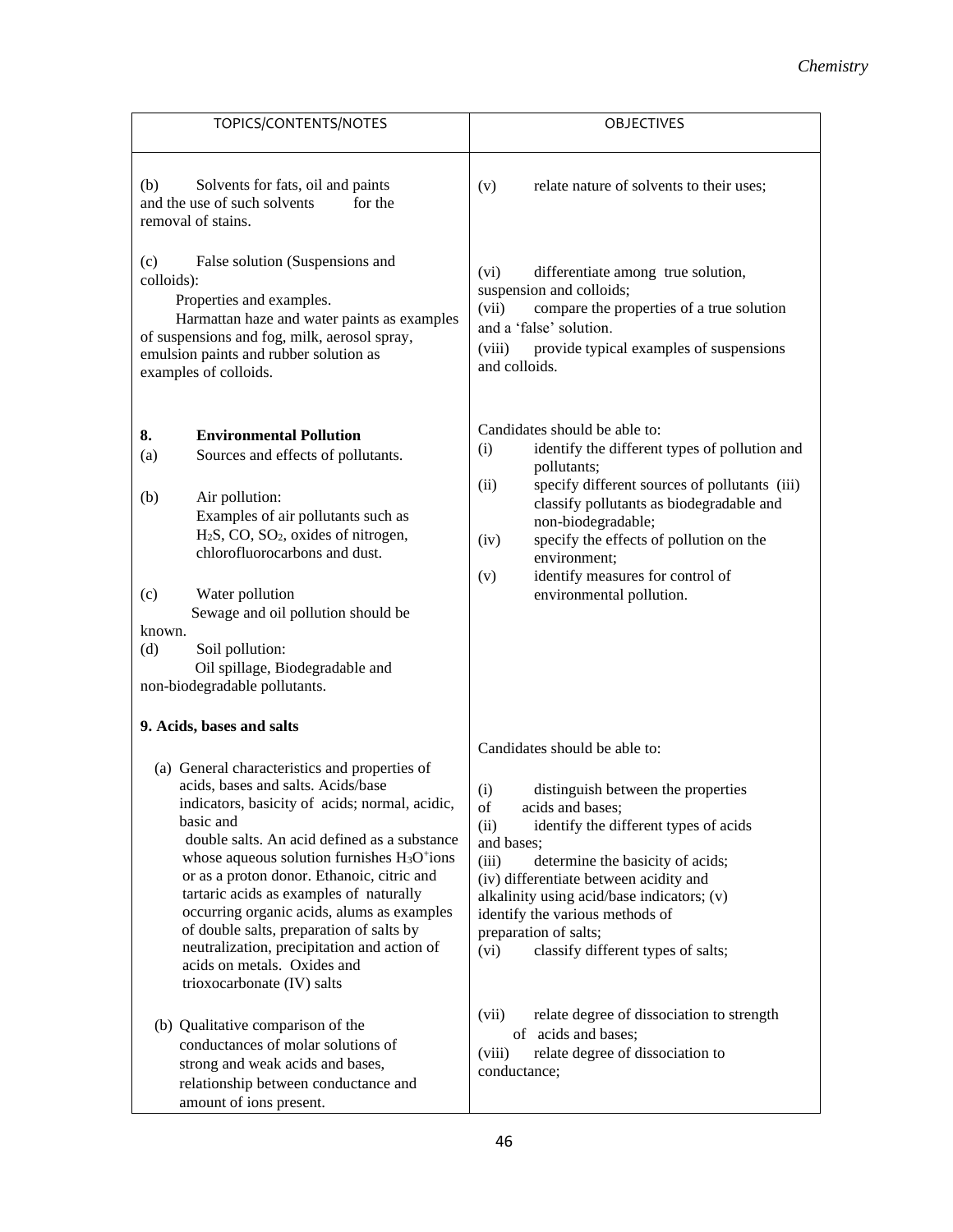| TOPICS/CONTENTS/NOTES                                                                                                                                                                                                                                                                                                                                                                                                                                                                                                                         | <b>OBJECTIVES</b>                                                                                                                                                                                                                                                                                                                                                                                                                                                                                                                                                                                                                                                         |
|-----------------------------------------------------------------------------------------------------------------------------------------------------------------------------------------------------------------------------------------------------------------------------------------------------------------------------------------------------------------------------------------------------------------------------------------------------------------------------------------------------------------------------------------------|---------------------------------------------------------------------------------------------------------------------------------------------------------------------------------------------------------------------------------------------------------------------------------------------------------------------------------------------------------------------------------------------------------------------------------------------------------------------------------------------------------------------------------------------------------------------------------------------------------------------------------------------------------------------------|
| (c) pH and pOH scale; Simple calculations<br>(d) Acid/base titrations.                                                                                                                                                                                                                                                                                                                                                                                                                                                                        | perform simple calculations on pH and<br>(ix)<br>pOH;                                                                                                                                                                                                                                                                                                                                                                                                                                                                                                                                                                                                                     |
| (e) Hydrolysis of salts: Principle<br>Simple examples such as<br>NH <sub>4</sub> Cl, AlCl <sub>3</sub> , Na <sub>2</sub> CO <sub>3</sub> and CH <sub>3</sub> COONa                                                                                                                                                                                                                                                                                                                                                                            | identify the appropriate acid-base<br>(x)<br>indicator;<br>(xi)<br>interpret graphical representation of<br>titration curves;<br>(xii)<br>perform simple calculations based on<br>the mole concept;<br>balance equations for the hydrolysis<br>(xiii)<br>of salts;<br>(xiv)<br>deduce the properties (acidic, basic,<br>neutral) of the resultant solution.                                                                                                                                                                                                                                                                                                               |
| 10. Oxidation and reduction<br>(a) Oxidation in terms of the addition of<br>oxygen or removal of hydrogen. (b)<br>Reduction as removal of oxygen or<br>addition of hydrogen.<br>(c) Oxidation and reduction in terms of<br>electron transfer.<br>(d) Use of oxidation numbers.<br>Oxidation and reduction treated as change<br>in oxidation number and use of oxidation<br>numbers in balancing simple equations.<br>(e) IUPAC nomenclature of inorganic<br>compounds using oxidation number.<br>(f) Tests for oxidizing and reducing agents. | Candidates should be able to:<br>identify the various forms of expressing<br>(i)<br>oxidation and reduction;<br>classify chemical reactions in terms of<br>(ii)<br>oxidation or reduction;<br>(iii)<br>balance redox reaction equations;<br>deduce the oxidation number of chemical<br>(iv)<br>species;<br>(v)<br>compute the number of electron transfer<br>in redox reactions;<br>identify the name of redox species in a<br>(vi)<br>reaction (vii) distinguish between oxidizing and<br>reducing<br>agents in redox reactions.<br>(viii) apply oxidation number in naming inorganic<br>compounds<br>(ix) relate reagents to their oxidizing and reducing<br>abilities. |
| 11. Electrolysis<br>(a) Electrolytes and non-electrolytes.<br>Faraday's laws of electrolysis.<br>(b) (i) Electrolysis of dilute $H_2SO_4$ , aqueous<br>$CuSO4$ , $CuCl2$ solution, dilute and<br>concentrated NaC1 solutions and fused NaC1<br>(ii) Factors affecting discharge of ions at<br>the electrodes.                                                                                                                                                                                                                                 | Candidates should be able to:<br>distinguish between electrolytes and non-<br>(i)<br>electrolytes;<br>(ii)<br>perform calculations based on faraday as a<br>mole of electrons.<br>(iii)<br>identify suitable electrodes for different<br>electrolytes.<br>specify the chemical reactions at the<br>(iv)<br>electrodes;                                                                                                                                                                                                                                                                                                                                                    |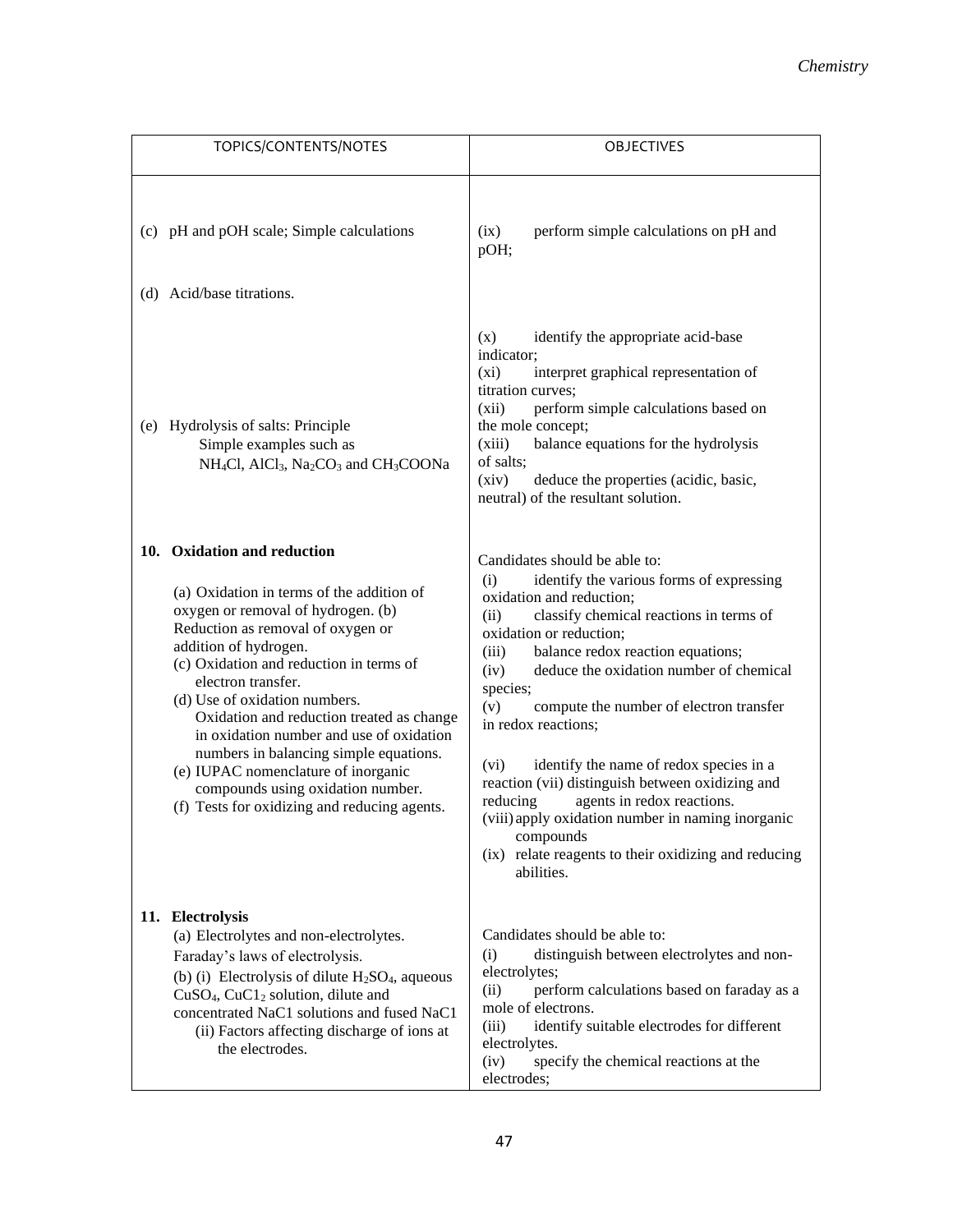| (v) determine the products at the electrodes;<br>(vi) identify the factors that affect the products<br>of electrolysis; |
|-------------------------------------------------------------------------------------------------------------------------|
|                                                                                                                         |
|                                                                                                                         |
|                                                                                                                         |
|                                                                                                                         |
|                                                                                                                         |
|                                                                                                                         |
|                                                                                                                         |
|                                                                                                                         |
|                                                                                                                         |
|                                                                                                                         |
|                                                                                                                         |
|                                                                                                                         |
|                                                                                                                         |
|                                                                                                                         |
|                                                                                                                         |

| TOPICS/CONTENTS/NOTES | OBJECTIVES |
|-----------------------|------------|
|                       |            |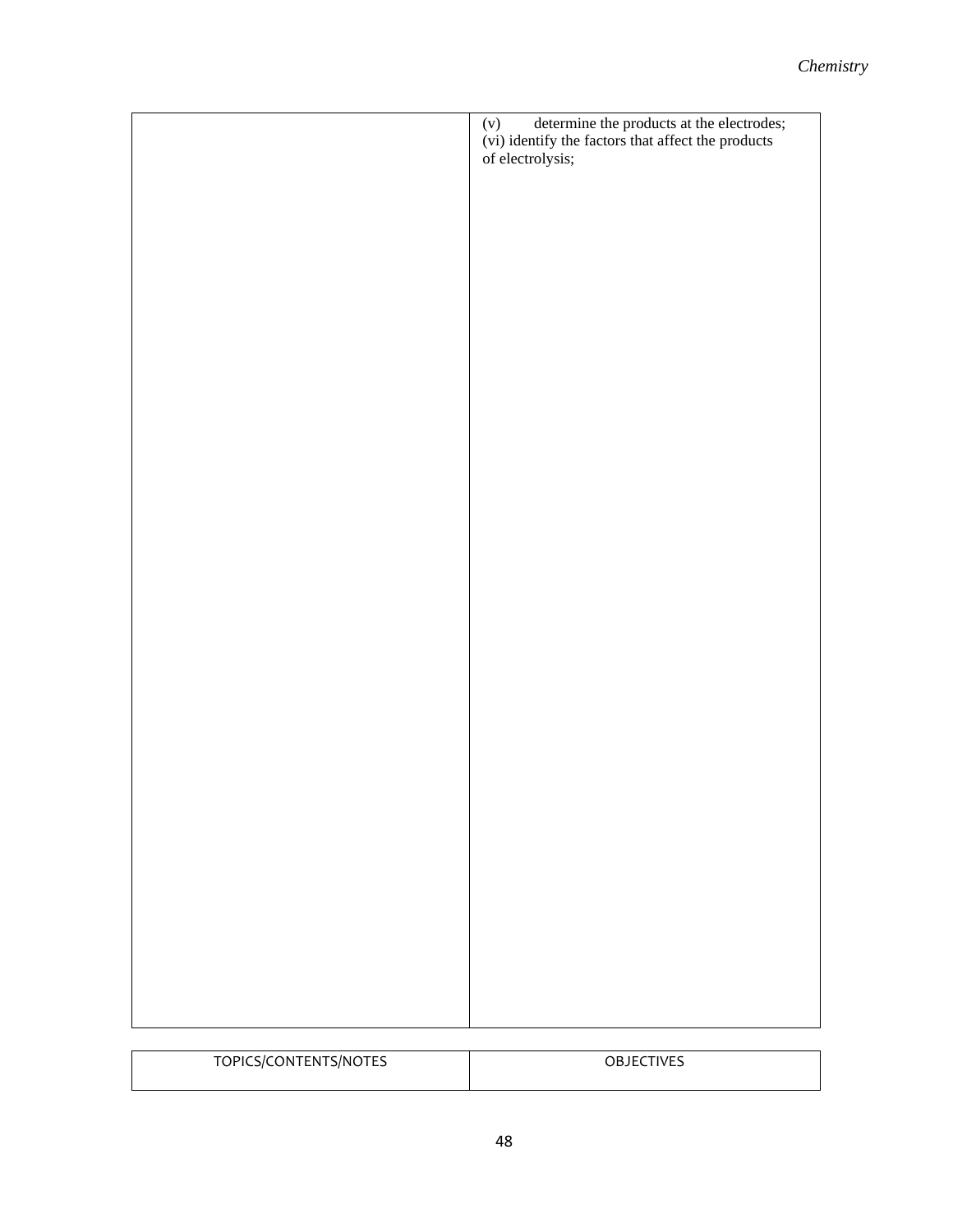| Uses of electrolysis:<br>(c)<br>Purification of metals e.g. copper and<br>production of elements and compounds<br>$(Al, Na, O2, Cl2 and NaOH).$                                                                                                                                                                                                                                                                                                                                                                                                                                                                                                                                                                                                               | specify the different areas of application of<br>(vii)<br>electrolysis;                                                                                                                                                                                                                                                                                                                                                                                                                                                                                                                                                        |
|---------------------------------------------------------------------------------------------------------------------------------------------------------------------------------------------------------------------------------------------------------------------------------------------------------------------------------------------------------------------------------------------------------------------------------------------------------------------------------------------------------------------------------------------------------------------------------------------------------------------------------------------------------------------------------------------------------------------------------------------------------------|--------------------------------------------------------------------------------------------------------------------------------------------------------------------------------------------------------------------------------------------------------------------------------------------------------------------------------------------------------------------------------------------------------------------------------------------------------------------------------------------------------------------------------------------------------------------------------------------------------------------------------|
| Electrochemical cells:<br>(d)<br>Redox series (K, Ca, Na, Mg,<br>Al, Zn, Fe, Sn, Pb, H, Cu, Hg, Ag, Au,)<br>half-cell reactions and electrode potentials. (Simple<br>calculations only).                                                                                                                                                                                                                                                                                                                                                                                                                                                                                                                                                                      | (viii)<br>identify the various electrochemical cells;<br>(ix) calculate electrode potentials using half-<br>cell reaction equations;                                                                                                                                                                                                                                                                                                                                                                                                                                                                                           |
| Corrosion as an electrolytic process,<br>(e)<br>cathodic protection of metals,<br>painting,<br>electroplating and coating<br>with grease or oil as<br>preventing iron from corrosion.<br>ways of<br>12. Energy changes                                                                                                                                                                                                                                                                                                                                                                                                                                                                                                                                        | (x) determine the different areas of<br>application of electrolytic processes; (xi)<br>identify methods used in protecting metals.                                                                                                                                                                                                                                                                                                                                                                                                                                                                                             |
| (a) Energy changes $(\Delta H)$ accompanying<br>and chemical changes:<br>physical<br>dissolution of substances in/or<br>reaction with<br>water e.g. Na, NaOH,<br>$K$ , NH <sub>4</sub> Cl.<br>Endothermic (+ $\Delta H$ ) and exothermic (- $\Delta H$ )<br>reactions. (b) Entropy as an order-disorder<br>phenomenon: simple illustrations<br>like mixing of gases and dissolution<br>of salts.<br>Spontaneity of reactions:<br>(c)<br>$\Delta G^{\theta} = 0$ as a criterion for equilibrium, $\Delta G$<br>greater or less than zero as a criterion for<br>non-<br>spontaneity or spontaneity respectively.<br>13. Rates of Chemical Reaction<br>(a) Elementary treatment of the following factors<br>which can change the rate of a chemical<br>reaction: | Candidates should be able to:<br>(i) determine the types of heat changes<br>$(\Delta H)$ in physical and chemical processes; (ii)<br>interpret graphical representations of heat<br>changes;<br>relate the physical state of a<br>(iii)<br>to the degree of orderliness;<br>substance<br>determine the conditions for<br>(iv)<br>of a reaction;<br>spontaneity<br>relate $\Delta H^{\theta}$ , $\Delta S^{\theta}$ and $\Delta G^{\theta}$ as the<br>(v)<br>forces for chemical reactions;<br>driving<br>(vi) solve simple problems based on the<br>relationships $\Delta G^{\theta=}\Delta H^{\theta}$ -T $\Delta S^{\theta}$ |
| Temperature e.g. the reaction between HCl and<br>(i)<br>$Na2S2O3$ or Mg and HCl                                                                                                                                                                                                                                                                                                                                                                                                                                                                                                                                                                                                                                                                               | Candidates should be able to:<br>(i) identify the factors that affect the rates of a<br>chemical reaction;<br>(ii) determine the effects of temperature on<br>the rate of reactions;                                                                                                                                                                                                                                                                                                                                                                                                                                           |

Г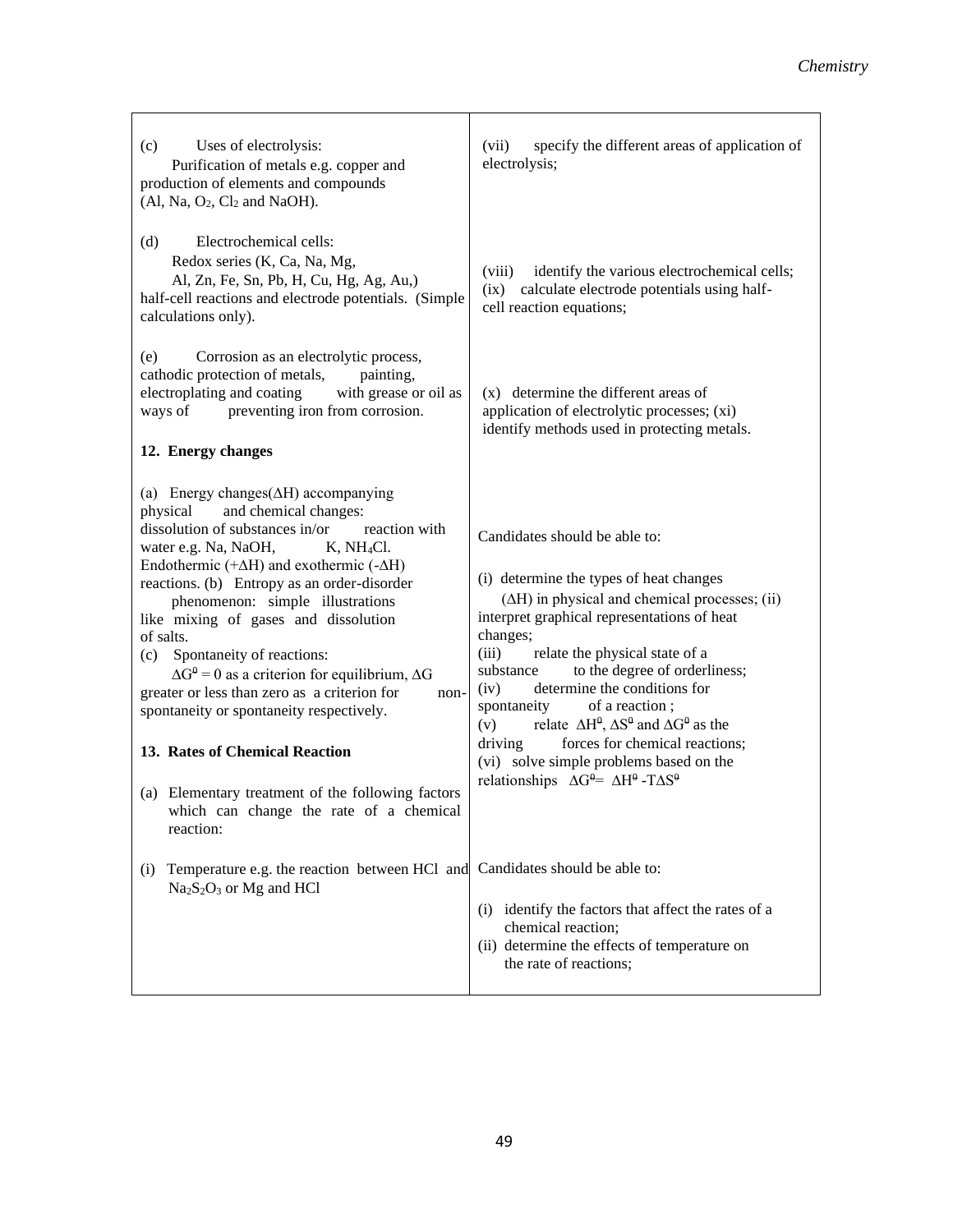| TOPICS/CONTENTS/NOTES                                                                                                                                                                                                                                                                                                                         | <b>OBJECTIVES</b>                                                                                                                                                                                                                                                                                                                                                   |
|-----------------------------------------------------------------------------------------------------------------------------------------------------------------------------------------------------------------------------------------------------------------------------------------------------------------------------------------------|---------------------------------------------------------------------------------------------------------------------------------------------------------------------------------------------------------------------------------------------------------------------------------------------------------------------------------------------------------------------|
| (ii)<br>Concentration e.g. the reaction<br>between HCl and $Na2S2O3$ , HCl and marble<br>and the iodine clock reaction, for gaseous<br>systems, pressure may be used as<br>concentration term.<br>(iii)<br>Surface area e.g. the reaction<br>between marble and HCl with<br>marble<br>in<br>(i) powdered form<br>(ii) lumps of the same mass. | (iii) examine the effect of concentration/pressure on<br>the rate of a chemical reaction;<br>describe how the rate of a chemical reaction is<br>(iv)<br>affected by surface area;<br>determine the types of catalysts suitable for<br>(v)<br>different reactions and their effects;<br>determine ways of moderating these effects in<br>(vi)<br>chemical reactions. |
| Catalyst e.g. the decomposition<br>(iv)<br>of $H_2O_2$ or KClO <sub>3</sub> in the<br>presence or absence of MnO <sub>2</sub>                                                                                                                                                                                                                 |                                                                                                                                                                                                                                                                                                                                                                     |
| (b) Reaction rate curves.<br>(c) Activation energy<br>Qualitative treatment of Arrhenius' law and<br>the collision theory, effect of light on some<br>reactions. e.g. halogenation of alkanes                                                                                                                                                 | (vii) interpret reaction rate curves;<br>(viii) solve simple problems on the rate of reactions;<br>(ix) relate the rate of reaction to the kinetic theory of<br>matter.<br>examine the significance of activation energy to<br>(x)<br>chemical reactions.<br>deduce the value of activation energy (Ea) from<br>(xi)<br>reaction rate curves.                       |
| 14. Chemical equilibra<br>Reversible reactions and factors governing the<br>equilibrium position. Dynamic<br>equilibrium. Le Chatelier's principle and<br>equilibrium constant. Simple examples to<br>include action of steam on iron and<br>$N_2O_4 \implies 2NO_2$ .<br>No calculation will be required.                                    | Candidates should be able to:<br>identify the factors that affects the position<br>(i)<br>of equilibrium of a chemical reaction;<br>(ii)<br>predict the effects of each factor on the position<br>of equilibrium;<br>determine the effects of these factors on<br>(iii)<br>equilibrium constant.                                                                    |
| 15. Non-metals and their compounds<br>(a) Hydrogen: commercial production from<br>water gas and cracking of petroleum<br>fractions, laboratory preparation,<br>properties, uses and test for hydrogen.<br>Halogens: Chlorine as a representative<br>(b)<br>element of the halogen. Laboratory                                                 | Candidates should be able to:<br>predict reagents for the laboratory and<br>(i)<br>industrial preparation of these gases and<br>their<br>compounds.<br>(ii)<br>identify the properties of the gases and their<br>compounds.<br>(iii)<br>compare the properties of these gases and<br>their compounds.<br>specify the uses of each gas and its<br>(iv)<br>compounds; |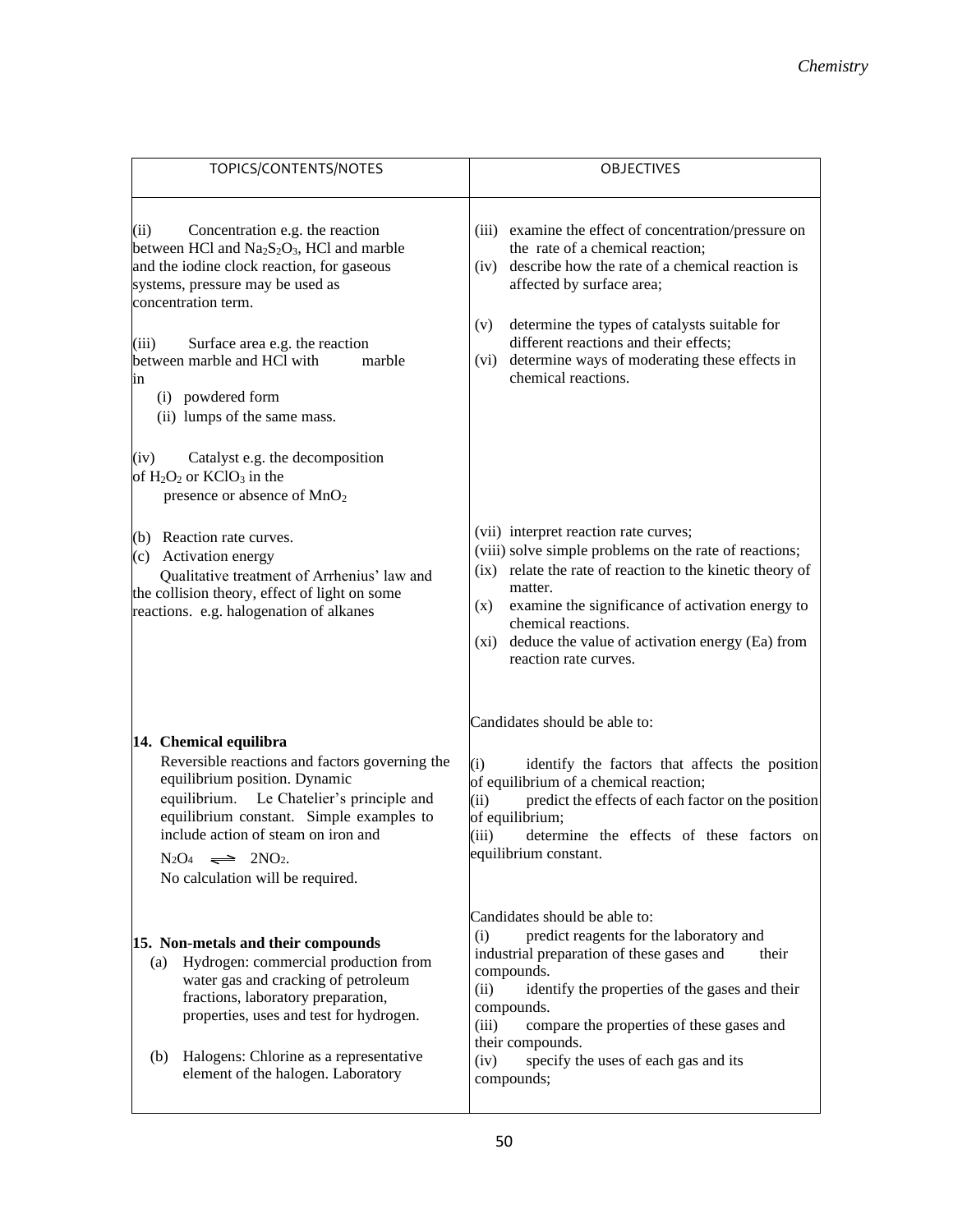| preparation, industrial preparation by<br>electrolysis, properties and uses, e.g.<br>water sterilization, bleaching, manufacture<br>of HCl, plastics and insecticides. | determine the specific test for each gas and<br>(v)<br>compounds.<br>its<br>determine specific tests for Cl <sup>-</sup> , $SO_4^2$ <sup>2-</sup> , $SO_3^2$ <sup>2</sup> -,<br>(vi)<br>$\mathrm{S}^2$ , $\mathrm{NH_4^{+}},\mathrm{NO_3^{-}},\mathrm{CO_3^{2-}},\mathrm{HCO^-_3}$ |
|------------------------------------------------------------------------------------------------------------------------------------------------------------------------|------------------------------------------------------------------------------------------------------------------------------------------------------------------------------------------------------------------------------------------------------------------------------------|
|                                                                                                                                                                        |                                                                                                                                                                                                                                                                                    |
|                                                                                                                                                                        |                                                                                                                                                                                                                                                                                    |
|                                                                                                                                                                        |                                                                                                                                                                                                                                                                                    |
|                                                                                                                                                                        |                                                                                                                                                                                                                                                                                    |
|                                                                                                                                                                        |                                                                                                                                                                                                                                                                                    |
|                                                                                                                                                                        |                                                                                                                                                                                                                                                                                    |
|                                                                                                                                                                        |                                                                                                                                                                                                                                                                                    |
|                                                                                                                                                                        |                                                                                                                                                                                                                                                                                    |
|                                                                                                                                                                        |                                                                                                                                                                                                                                                                                    |
|                                                                                                                                                                        |                                                                                                                                                                                                                                                                                    |
| TOPICS/CONTENTS/NOTES                                                                                                                                                  | OBJECTIVES                                                                                                                                                                                                                                                                         |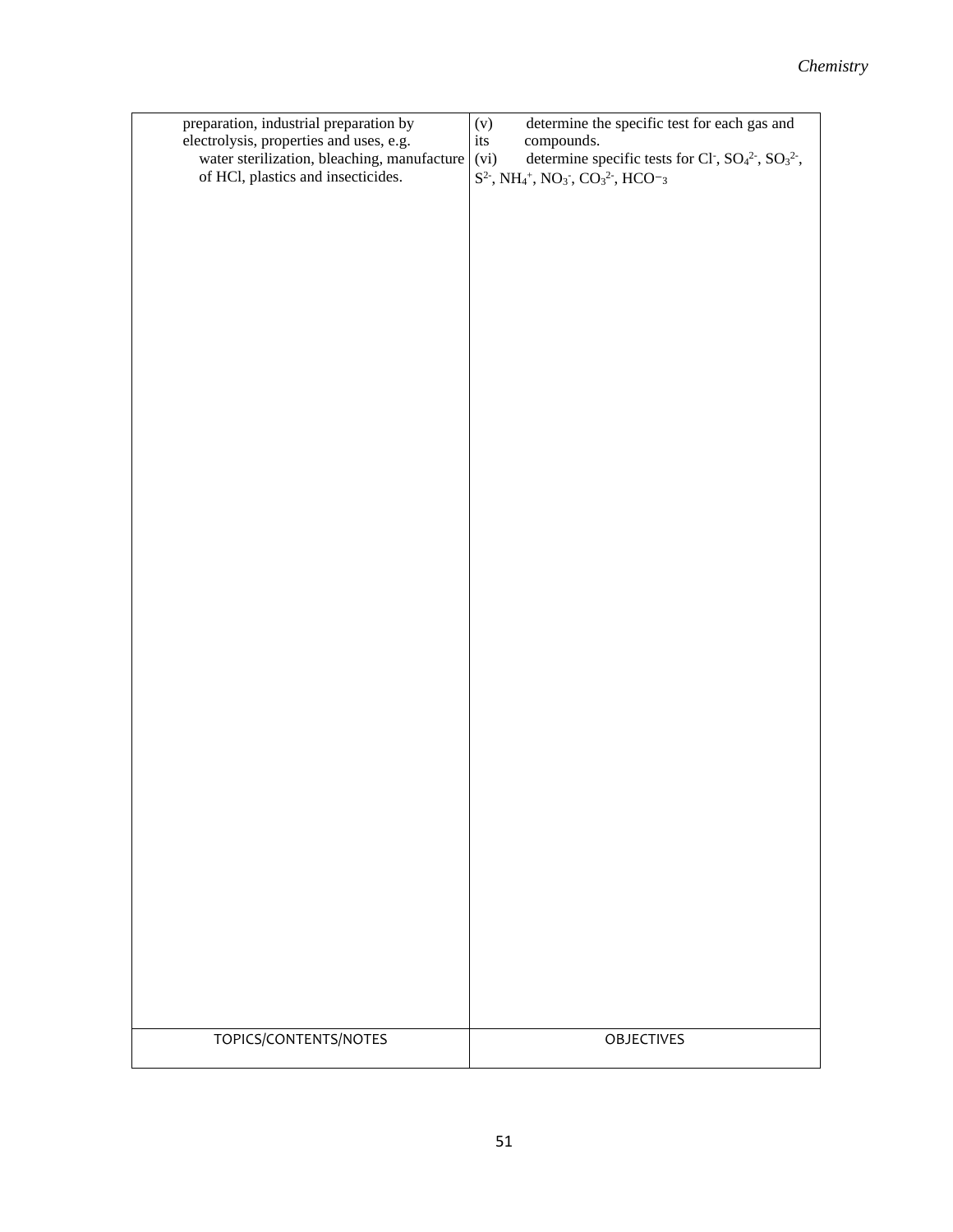| Hydrogen chloride and Hydrochloric acid:<br>Preparation and properties. Chlorides and test for<br>chlorides.<br>(c) Oxygen and Sulphur<br>(i) Oxygen:<br>Laboratory preparation, properties and uses.<br>Commercial production from liquid air.<br>Oxides: Acidic, basic, amphoteric and neutral,<br>trioxygen (ozone) as an allotrope and the<br>importance of ozone in the atmosphere.                                                                                                                                                                                                                                                               | (vii) predict the reagents for preparation,<br>properties and uses $HCl_{(g)}$ and $HCl_{(aq)}$ ;<br>(viii) identify the allotropes of oxygen; (ix)<br>determine the significance of ozone to<br>our environment.<br>(x)<br>classify the oxides of oxygen and their<br>properties |
|--------------------------------------------------------------------------------------------------------------------------------------------------------------------------------------------------------------------------------------------------------------------------------------------------------------------------------------------------------------------------------------------------------------------------------------------------------------------------------------------------------------------------------------------------------------------------------------------------------------------------------------------------------|-----------------------------------------------------------------------------------------------------------------------------------------------------------------------------------------------------------------------------------------------------------------------------------|
| (ii) Sulphur:<br>Uses and allotropes:<br>preparation of allotropes is not expected.<br>Preparation, properties and uses of sulphur(IV)<br>oxide, the reaction of $SO2$ with alkalis.<br>Trioxosulphate (IV) acid and its salts, the effect<br>of acids on salts of trioxosulphate(IV),<br>Tetraoxosulphate(VI) acid: Commercial<br>preparation (contact process only), properties as<br>a dilute acid, an oxidizing and a dehydrating<br>agent and uses. Test for $SO_4^2$ .<br>Hydrogen sulphide: Preparation and properties<br>as a weak acid, reducing agent and precipitating<br>agent. Test for $S^2$ (d) Nitrogen:<br>(i) Laboratory preparation | identify the allotropes of sulphur and their<br>$(x_i)$<br>uses;<br>(xii)<br>predict the reagents for preparation, properties<br>and uses of $SO_2$ and $H_2S$ ;<br>(xiii) specify the preparations of $H_2SO_4$ and $H_2SO_3$ ,<br>their properties and uses.                    |
| Production from liquid air<br>(ii)<br>(iii) Ammonia:<br>Laboratory and industrial                                                                                                                                                                                                                                                                                                                                                                                                                                                                                                                                                                      | (xiv) specify the laboratory and industrial<br>preparation of NH <sub>3</sub> ;                                                                                                                                                                                                   |
| preparations (Haber Process only),<br>properties and uses, ammonium salts<br>and their uses, oxidation of<br>ammonia to nitrogen (IV)<br>oxide and trioxonitrate (V)                                                                                                                                                                                                                                                                                                                                                                                                                                                                                   | identify the properties and uses of NH <sub>3</sub> ;<br>$\left( xy\right)$                                                                                                                                                                                                       |
| acid.<br>Test for $NH_4$ <sup>+</sup><br>(iv) Trioxonitrate (V) acid:<br>preparation<br>Laboratory<br>from ammonia;<br>properties and uses. Trioxonitrate (V)                                                                                                                                                                                                                                                                                                                                                                                                                                                                                          |                                                                                                                                                                                                                                                                                   |
| action of heat and uses. Test for<br>salt-<br>NO <sub>3</sub><br>(v) Oxides of nitrogen:<br>Properties.                                                                                                                                                                                                                                                                                                                                                                                                                                                                                                                                                | (xvi) identify reagents for the laboratory<br>preparation of HNO <sub>3</sub> , its properties and<br>uses:<br>(xvii) specify the properties of $N_2O$ , NO, NO <sub>2</sub> gases.                                                                                               |

| TOPICS/CONTENTS/NOTES | OBJECTIVES |
|-----------------------|------------|
|                       |            |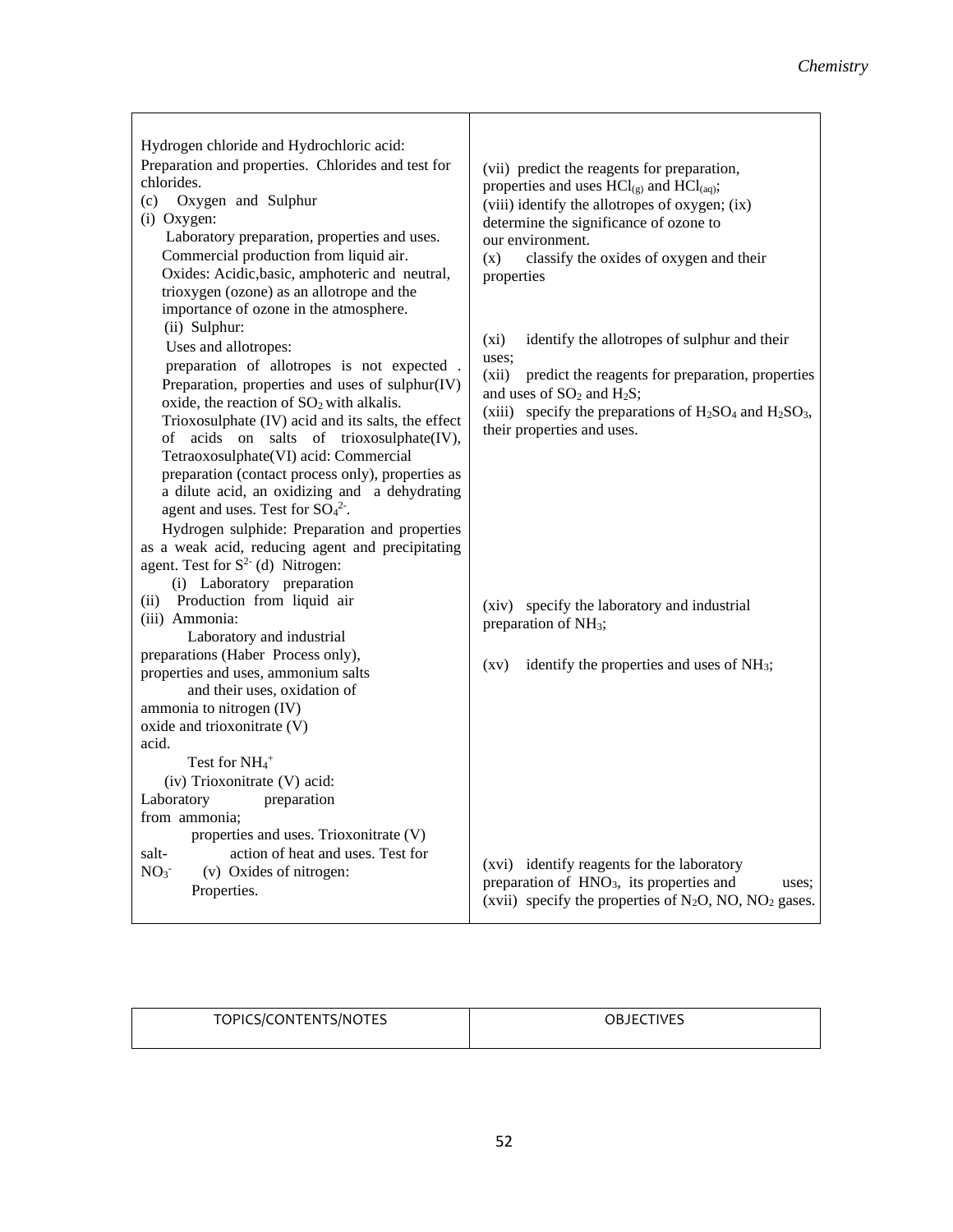| The nitrogen cycle.<br>(e) Carbon:<br>(i)<br>Allotropes: Uses and<br>properties<br>Carbon(IV) oxide-<br>(ii)<br>Laboratory preparation, properties<br>and uses. Action of heat on<br>trioxocarbonate (IV) salts and test for<br>CO <sub>3</sub> <sup>2</sup><br>(iii)<br>Carbon(II) oxide:<br>Laboratory preparation, properties<br>including its effect on blood;<br>sources of carbon (II) oxide to<br>include charcoal, fire and exhaust<br>fumes.<br>(iv)<br>Coal: Different types, products<br>obtained from destructive<br>distillation<br>of wood and coal.<br>Coke: Gasification<br>(v)<br>Manufacture of synthetic gas<br>and uses.<br>and<br>uses.<br>16. Metals and their compounds                                                                                                                                                                                                                 | (xviii) examine the relevance of nitrogen<br>to the environment.<br>cycle<br>(xix)<br>identify allotropes of carbon; (xx)<br>predict reagents for the laboratory<br>preparation of CO <sub>2</sub> ;<br>specify the properties of $CO2$ and its<br>(xxi)<br>uses;<br>(xxii)<br>determine the reagents for the<br>laboratory preparation of CO; (xxiii) predict<br>the effects of CO on human;<br>(xxiv) identify the different forms of coal: (xxv)<br>determine their uses;<br>(xxvi) specify the products of the destructive<br>distillation of wood and coal;<br>(xxvii) specify the uses of coke and synthetic gas.                                                    |
|----------------------------------------------------------------------------------------------------------------------------------------------------------------------------------------------------------------------------------------------------------------------------------------------------------------------------------------------------------------------------------------------------------------------------------------------------------------------------------------------------------------------------------------------------------------------------------------------------------------------------------------------------------------------------------------------------------------------------------------------------------------------------------------------------------------------------------------------------------------------------------------------------------------|----------------------------------------------------------------------------------------------------------------------------------------------------------------------------------------------------------------------------------------------------------------------------------------------------------------------------------------------------------------------------------------------------------------------------------------------------------------------------------------------------------------------------------------------------------------------------------------------------------------------------------------------------------------------------|
| General properties of metals<br>(a)<br>(b)<br>Alkali metals e.g. sodium<br>Sodium hydroxide:-<br>(i)<br>Production by electrolysis of<br>brine, its action on aluminium, zinc and<br>lead ions.<br>of<br>including<br>Uses<br>precipitation<br>metallic hydroxides.<br>(ii) Sodium trioxocarbonate (IV)<br>and sodium hydrogen trioxocarbonate<br>(IV): Production by Solvay process,<br>properties and uses, e.g.<br>$Na2CO3$ in the manufacture of glass.<br>(iii) Sodium chloride: its occurrence in<br>sea water and uses, the economic<br>importance of sea water and the<br>recovery of sodium chloride.<br>Alkaline-earth metals, e.g. calcium;<br>(c)<br>calcium oxide, calcium hydroxide<br>and<br>calcium trioxocarbonate (IV);<br>Properties and uses. Preparation of<br>calcium oxide from sea shells, the<br>chemical composition of cement<br>and<br>the setting of mortar. Test for $Ca^{2+}$ . | Candidates should be able to:<br>specify the general properties of metals;<br>(i)<br>(ii) determine the method of extraction suitable<br>for each metal;<br>(iii)<br>relate the methods of extraction to the<br>properties for the metals;<br>compare the chemical reactivities of the<br>(iv)<br>metals;<br>specify the uses of the metals;<br>(v)<br>(vi)<br>determine specific test for metallic ions; (vii)<br>determine the process for the production<br>of the<br>compounds of these metals;<br>(viii) compare the chemical reactivities of the<br>compounds;<br>specify the uses of these compounds;<br>(ix)<br>specify the chemical composition of cement.<br>(x) |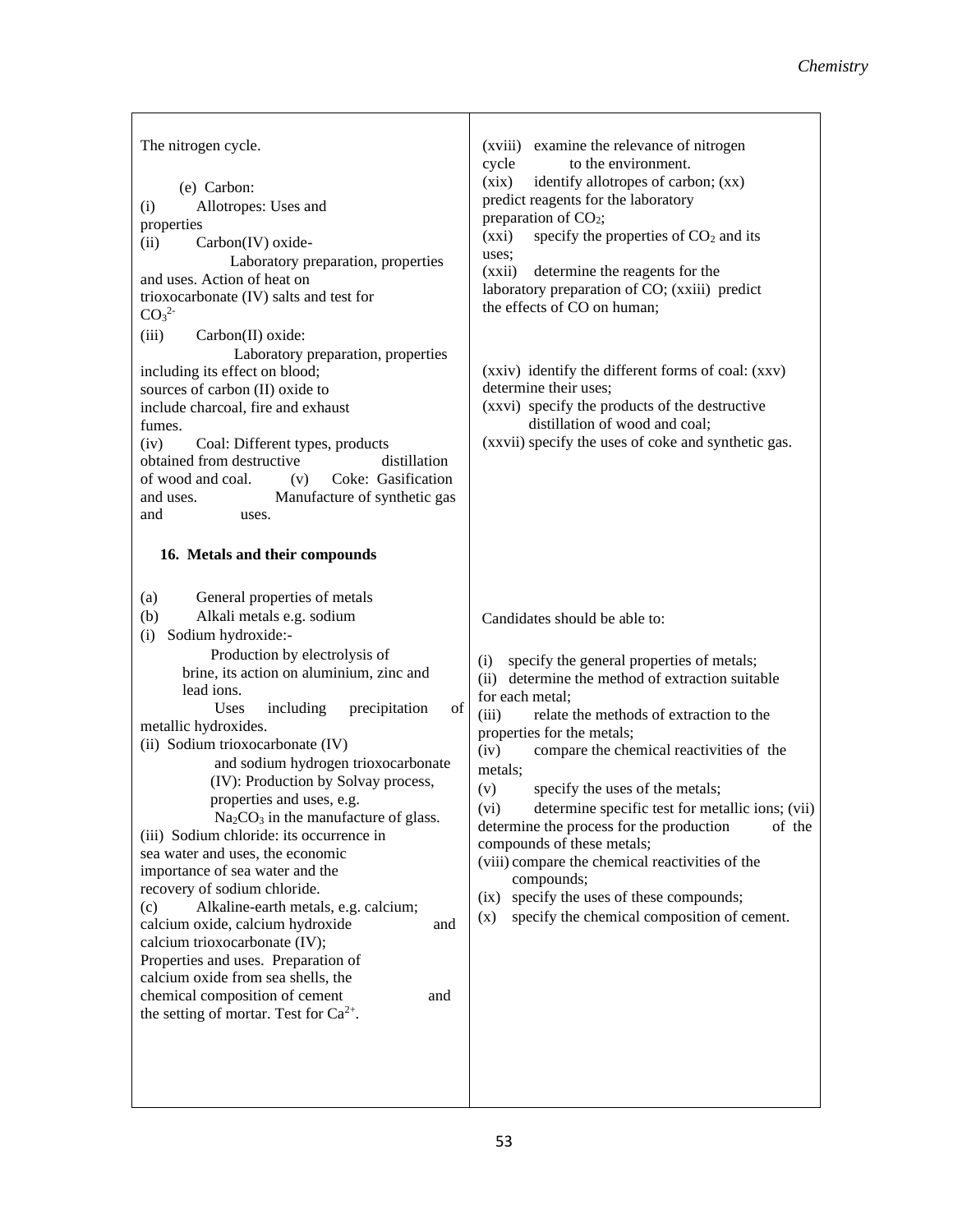

| TOPICS/CONTENTS/NOTES | OBJECTIVES |
|-----------------------|------------|
|                       |            |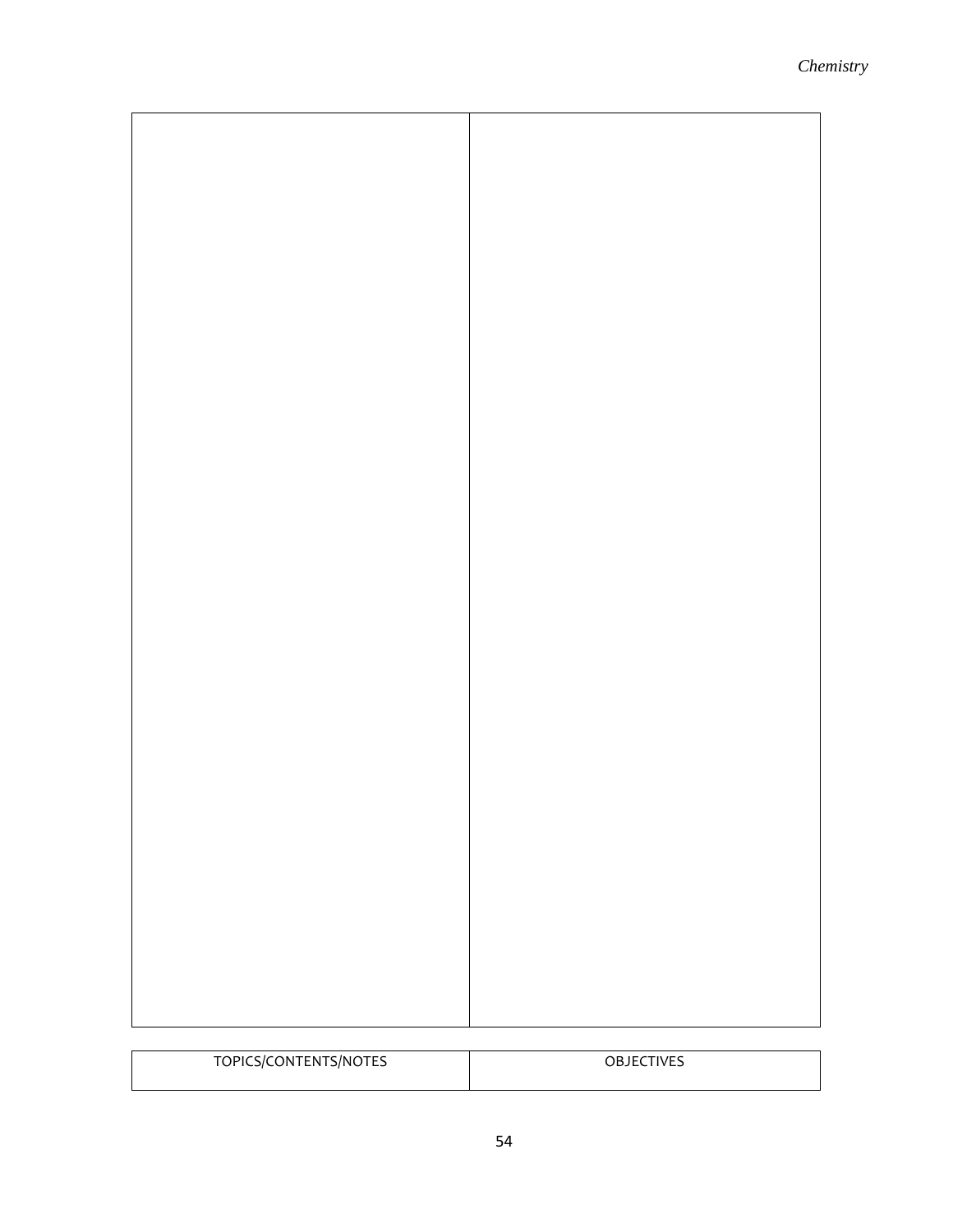| (d)<br>Aluminium<br>Purification of bauxite, electrolytic<br>extraction, properties and uses of<br>aluminium and its compounds. Test<br>for $A1^{3+}$                                                                 | describe the method of purification of<br>$(x_i)$<br>bauxite:                                                                                                                                                                         |
|-----------------------------------------------------------------------------------------------------------------------------------------------------------------------------------------------------------------------|---------------------------------------------------------------------------------------------------------------------------------------------------------------------------------------------------------------------------------------|
| Tin<br>(e)<br>Extraction from its ores.<br>Properties and uses.                                                                                                                                                       | specify the ores of tin;<br>(xii)<br>relate the method of extraction to its<br>(xiii)<br>properties;<br>(xiv)<br>specify the uses of tin;                                                                                             |
| Metals of the first transition series.<br>(f)<br>Characteristic properties:<br>(i) electron configuration<br>(ii) oxidation states<br>(iii) complex ion formation<br>(iv) formation of coloured ions<br>(v) catalysis | identify the general properties of the first<br>$\left( xy\right)$<br>transition metals;<br>deduce reasons for the specific properties<br>(xvi)<br>of the transition metals;                                                          |
| Iron<br>(g)<br>Extraction from sulphide and oxide                                                                                                                                                                     | determine the IUPAC names of simple<br>(xvii)<br>transition metal complexes                                                                                                                                                           |
| ores, properties and uses, different forms<br>of iron and their properties and<br>advantages of steel over iron.<br>Test for $\text{Fe}^{2+}$ and $\text{Fe}^{3+}$                                                    | (xviii) determine the suitable method of<br>extraction of iron;<br>specify the properties and uses of iron;<br>(xix)<br>identify the different forms of iron, their<br>$(\mathbf{X}\mathbf{X})$<br>compositions, properties and uses. |
| (h)<br>Copper<br>Extraction from sulphide and oxide<br>of<br>properties<br>and uses<br>copper.<br>ores,<br>Preparation and uses of copper( II)                                                                        | identify the appropriate method of<br>(xxi)                                                                                                                                                                                           |
| tetraoxosulphate(VI). Test for $Cu^{2+}$<br>(i)<br>Alloy                                                                                                                                                              | extraction of copper from its compounds; (xxii)<br>relate the properties of copper and its<br>compound to their uses.<br>(xxiii) specify the method for the preparation of                                                            |
| Steel, stainless steel, brass, bronze,<br>type- metal, duralumin, soft solder,<br>permallory and alnico (constituents and<br>uses only).                                                                              | CuSO <sub>4</sub> ;<br>(xxiv) specify the constituents and uses of the<br>various alloys mentioned.<br>compare the properties and uses of alloys<br>(xxy)                                                                             |
| 17. Organic Compounds                                                                                                                                                                                                 | to pure metals.                                                                                                                                                                                                                       |
| An introduction to the tetravalency of<br>carbon, the general formula, IUPAC                                                                                                                                          |                                                                                                                                                                                                                                       |
| nomenclature and the determination of<br>empirical formula of each class of the<br>organic compounds mentioned below.                                                                                                 | Candidates should be able to:<br>derive the name of organic compounds from<br>(i)<br>their general formulae;<br>(ii)<br>relate the name of a compound to its                                                                          |
| (a) Aliphatic hydrocarbons                                                                                                                                                                                            | relate the tetravalency of carbon to<br>structure; (iii)<br>its ability<br>to form chains of compound<br>classify compounds according to<br>$(catenation)$ ; $(iv)$                                                                   |
| (i) Alkanes                                                                                                                                                                                                           | functional groups;<br>their                                                                                                                                                                                                           |
| Homologous series in relation                                                                                                                                                                                         |                                                                                                                                                                                                                                       |
| to physical properties,<br>substitution                                                                                                                                                                               |                                                                                                                                                                                                                                       |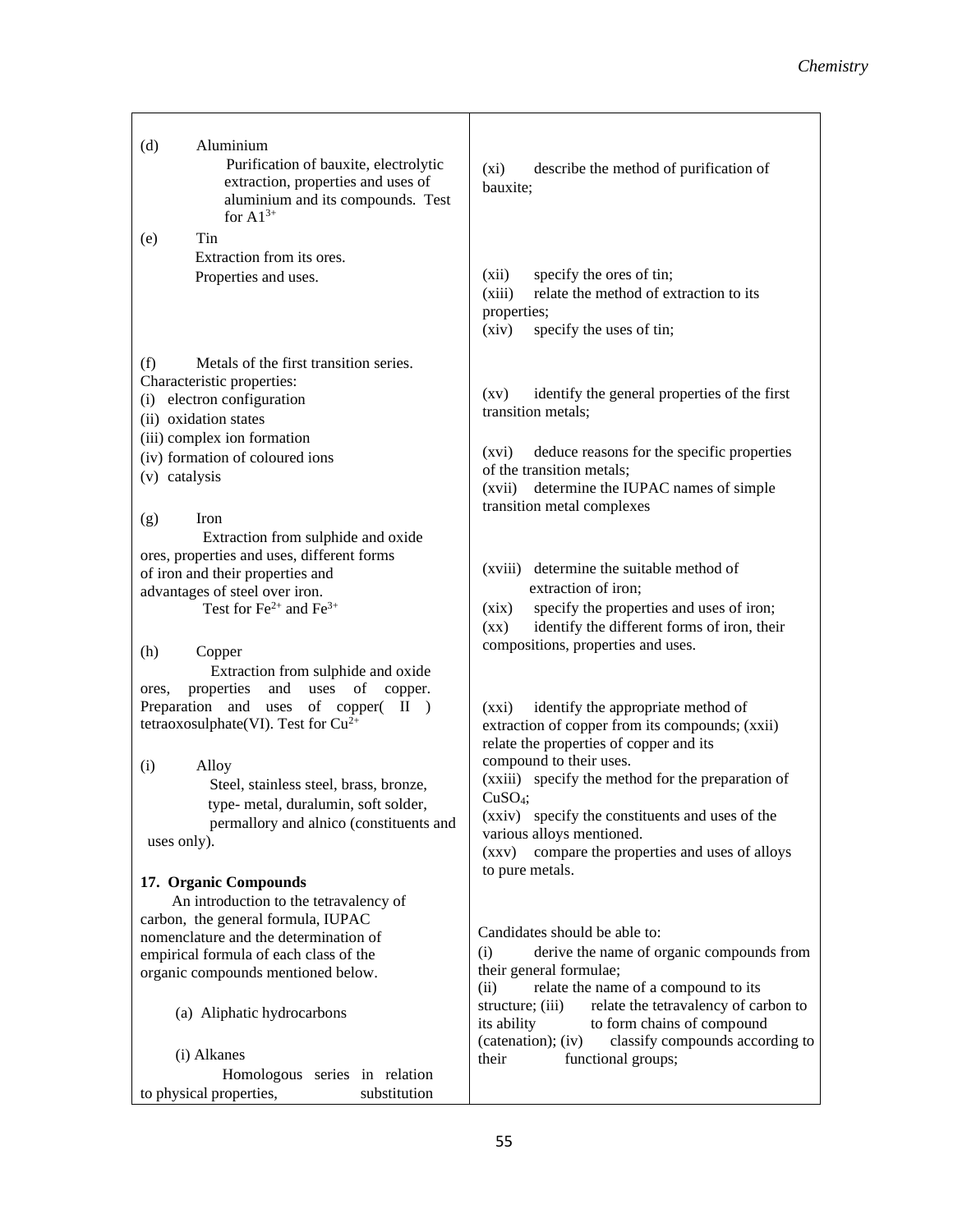| reaction and a few    | examples and | derive empirical formula and molecular<br>$\left( \mathbf{v}\right)$ |
|-----------------------|--------------|----------------------------------------------------------------------|
| uses of halogenated   | products.    | formula, from given data;                                            |
| Isomerism: structural |              | relate structure/functional groups to specific<br>(vi)               |
|                       |              | properties;                                                          |
|                       |              | derive various isomeric forms from a given<br>(vii)                  |
|                       |              |                                                                      |
|                       |              |                                                                      |
|                       |              |                                                                      |
|                       |              |                                                                      |
|                       |              |                                                                      |
|                       |              |                                                                      |
|                       |              |                                                                      |
|                       |              |                                                                      |
|                       |              |                                                                      |
|                       |              |                                                                      |
|                       |              |                                                                      |
|                       |              |                                                                      |
|                       |              |                                                                      |
|                       |              |                                                                      |
|                       |              |                                                                      |
|                       |              |                                                                      |
|                       |              |                                                                      |
|                       |              |                                                                      |
|                       |              |                                                                      |
|                       |              |                                                                      |
|                       |              |                                                                      |
|                       |              |                                                                      |
|                       |              |                                                                      |
|                       |              |                                                                      |
|                       |              |                                                                      |
|                       |              |                                                                      |
|                       |              |                                                                      |
|                       |              |                                                                      |
|                       |              |                                                                      |
|                       |              |                                                                      |
|                       |              |                                                                      |
|                       |              |                                                                      |
|                       |              |                                                                      |
|                       |              |                                                                      |
|                       |              |                                                                      |
|                       |              |                                                                      |
|                       |              |                                                                      |
|                       |              |                                                                      |
|                       |              |                                                                      |
|                       |              |                                                                      |
|                       |              |                                                                      |
|                       |              |                                                                      |
|                       |              |                                                                      |
|                       |              |                                                                      |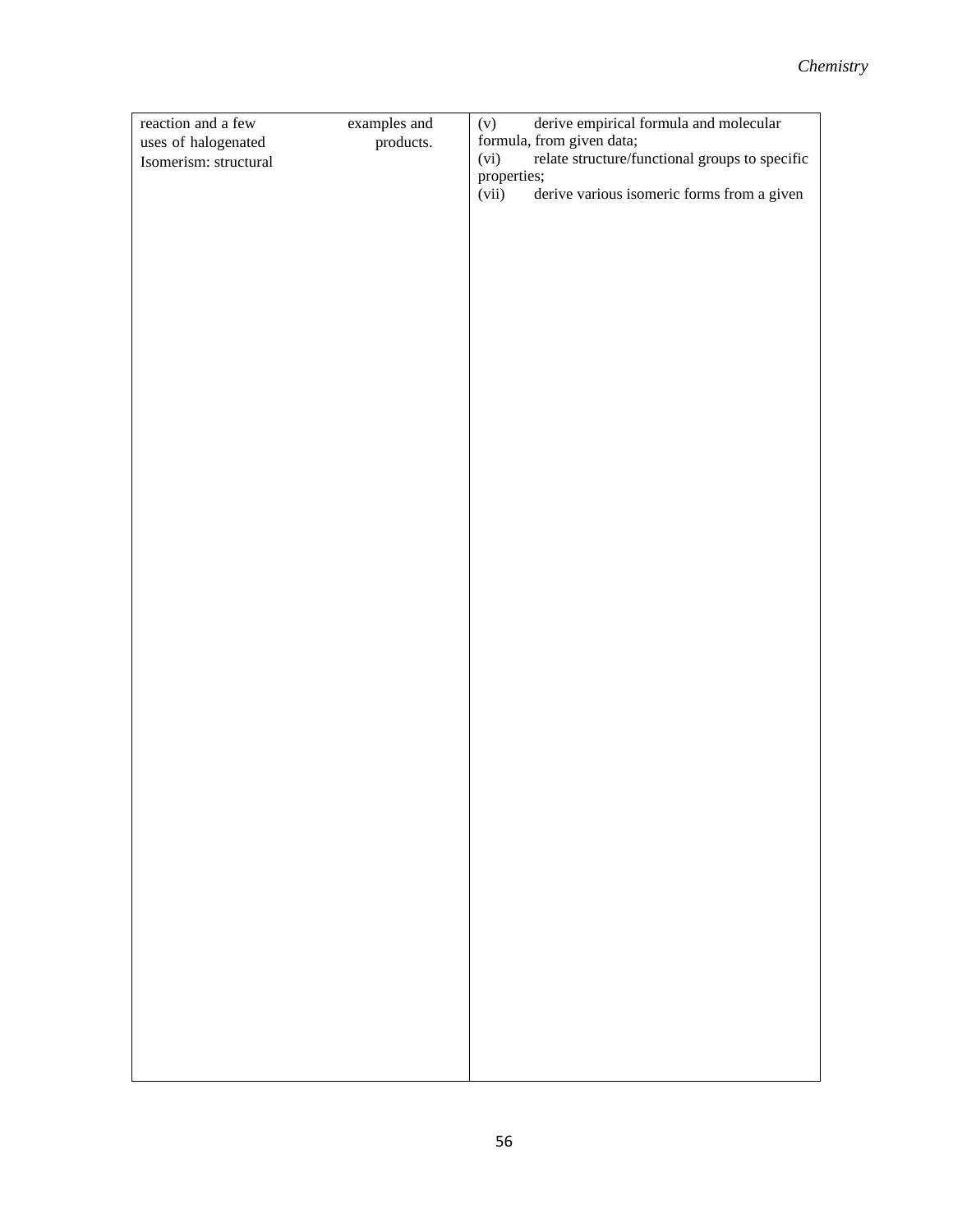| TOPICS/CONTENTS/NOTES | OBJECTIVES |
|-----------------------|------------|
|                       |            |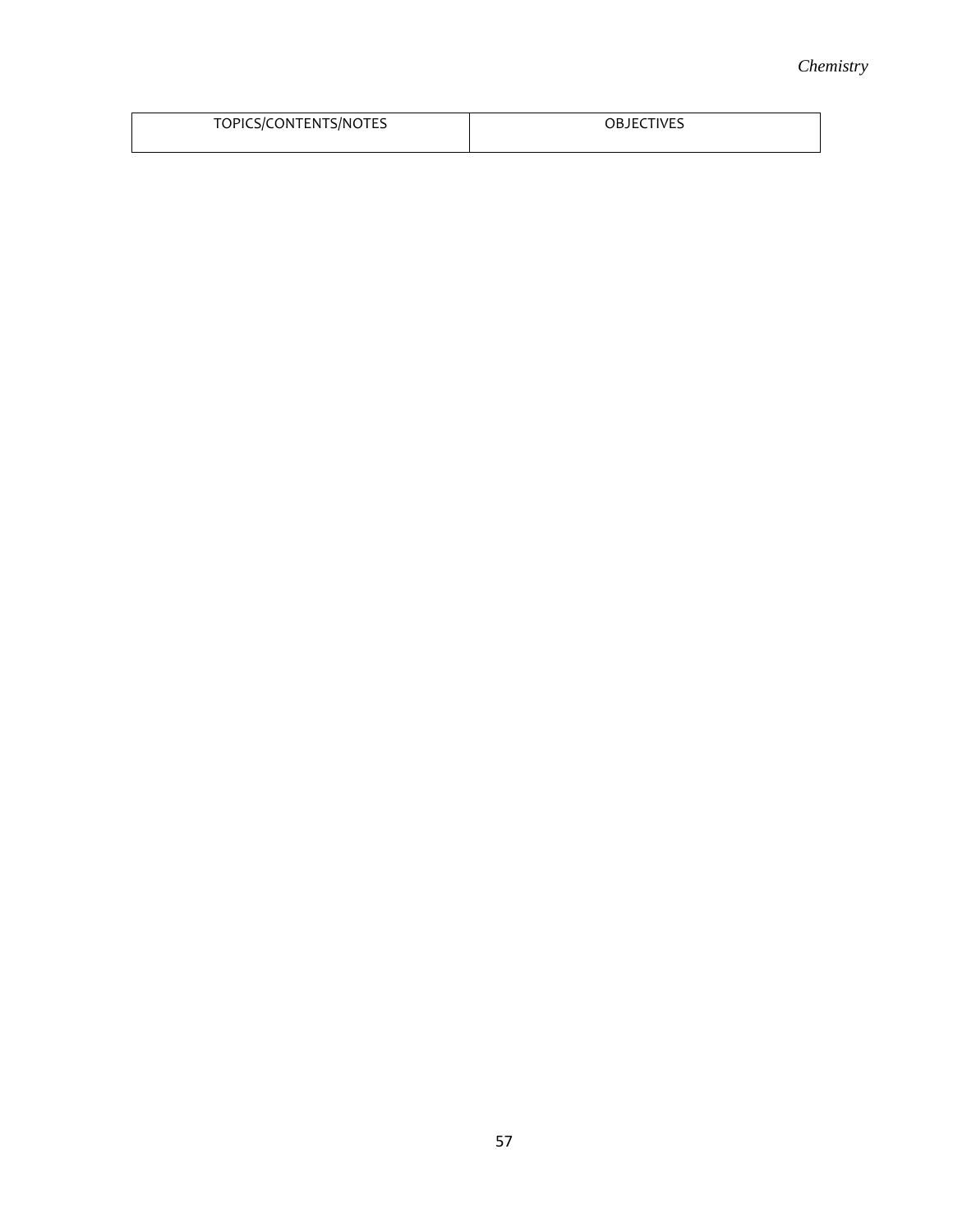| only (examples on isomerism should                                                                                                                                                                                                                                                                                                                                                                                                    | formula;                                                                                                                                                                                                                                                                                                                                                                                                                                |
|---------------------------------------------------------------------------------------------------------------------------------------------------------------------------------------------------------------------------------------------------------------------------------------------------------------------------------------------------------------------------------------------------------------------------------------|-----------------------------------------------------------------------------------------------------------------------------------------------------------------------------------------------------------------------------------------------------------------------------------------------------------------------------------------------------------------------------------------------------------------------------------------|
| not go beyond six carbon atoms).                                                                                                                                                                                                                                                                                                                                                                                                      | (viii)<br>distinguish between the different types of                                                                                                                                                                                                                                                                                                                                                                                    |
|                                                                                                                                                                                                                                                                                                                                                                                                                                       | isomerism;                                                                                                                                                                                                                                                                                                                                                                                                                              |
| Petroleum: composition, fractional<br>distillation and major products;<br>cracking and reforming,<br>Petrochemicals – starting materials of<br>organic syntheses, quality of petrol<br>and meaning of octane number.                                                                                                                                                                                                                  | classify the various types of hydrocarbons;<br>(ix)<br>distinguish each class of hydrocarbons by<br>(x)<br>their properties;<br>specify the uses of various hydrocarbons;<br>$(x_i)$<br>identify crude oil as a complex mixture<br>(xii)<br>of hydrocarbons;<br>(xiii)<br>relate the fractions of hydrocarbons to their<br>properties and uses;<br>relate transformation processes to quality<br>(xiv)<br>improvement of the fractions; |
| (ii) Alkenes<br>Isomerism: structural and geometric<br>isomerism, additional and<br>polymerization reactions, polythene<br>and synthetic rubber as examples of<br>products of polymerization and its use<br>in vulcanization.                                                                                                                                                                                                         | distinguish between various polymerization<br>$\left( xy\right)$<br>processes;<br>specify the process involved in vulcanization;<br>(xvi)                                                                                                                                                                                                                                                                                               |
|                                                                                                                                                                                                                                                                                                                                                                                                                                       | specify chemical test for terminal alkynes<br>(xvii)                                                                                                                                                                                                                                                                                                                                                                                    |
| (iii) Alkynes<br>Ethyne – production from action of<br>water on carbides, simple reactions and<br>properties of ethyne.<br>Aromatic hydrocarbons e.g. benzene -<br>(b)<br>structure, properties and uses.                                                                                                                                                                                                                             | (xviii)<br>distinguish between aliphatic and aromatic<br>hydrocarbons;<br>(xix)<br>relate the properties of benzene to its<br>structure                                                                                                                                                                                                                                                                                                 |
| Alkanols<br>(c)<br>Primary, secondary, tertiary -<br>production<br>of ethanol by fermentation<br>petroleum by-products. Local<br>and from<br>of fermentation and<br>examples<br>distillation, e.g.<br>gin from palm wine and<br>other local<br>sources and glycerol as a<br>polyhydric<br>alkanol.<br>Reactions of OH group $-$ oxidation as a<br>distinguishing test among primary, secondary<br>and tertiary alkanols (Lucas test). | compare the various classes of alkanols; (xxi)<br>$(\mathbf{X}\mathbf{X})$<br>determine the processes involved in ethanol<br>production;<br>examine the importance of ethanol as an<br>(xxii)<br>alternative energy provider;<br>distinguish the various classes of alkanols;<br>(xxiii)                                                                                                                                                |
| Alkanals and alkanones.<br>(d)<br>Chemical test to distinguish between<br>alkanals and alkanones.<br>Alkanoic acids.<br>(e)<br>Chemical reactions; neutralization and<br>esterification, ethanedioic (oxalic) acid                                                                                                                                                                                                                    | differentiate between alkanals and alkanones;<br>(xxiv)                                                                                                                                                                                                                                                                                                                                                                                 |
| as an example of a dicarboxylic acid<br>and benzene carboxylic acid as an<br>example of an aromatic acid.                                                                                                                                                                                                                                                                                                                             | compare the various types of alkanoic acids;<br>(xxy)                                                                                                                                                                                                                                                                                                                                                                                   |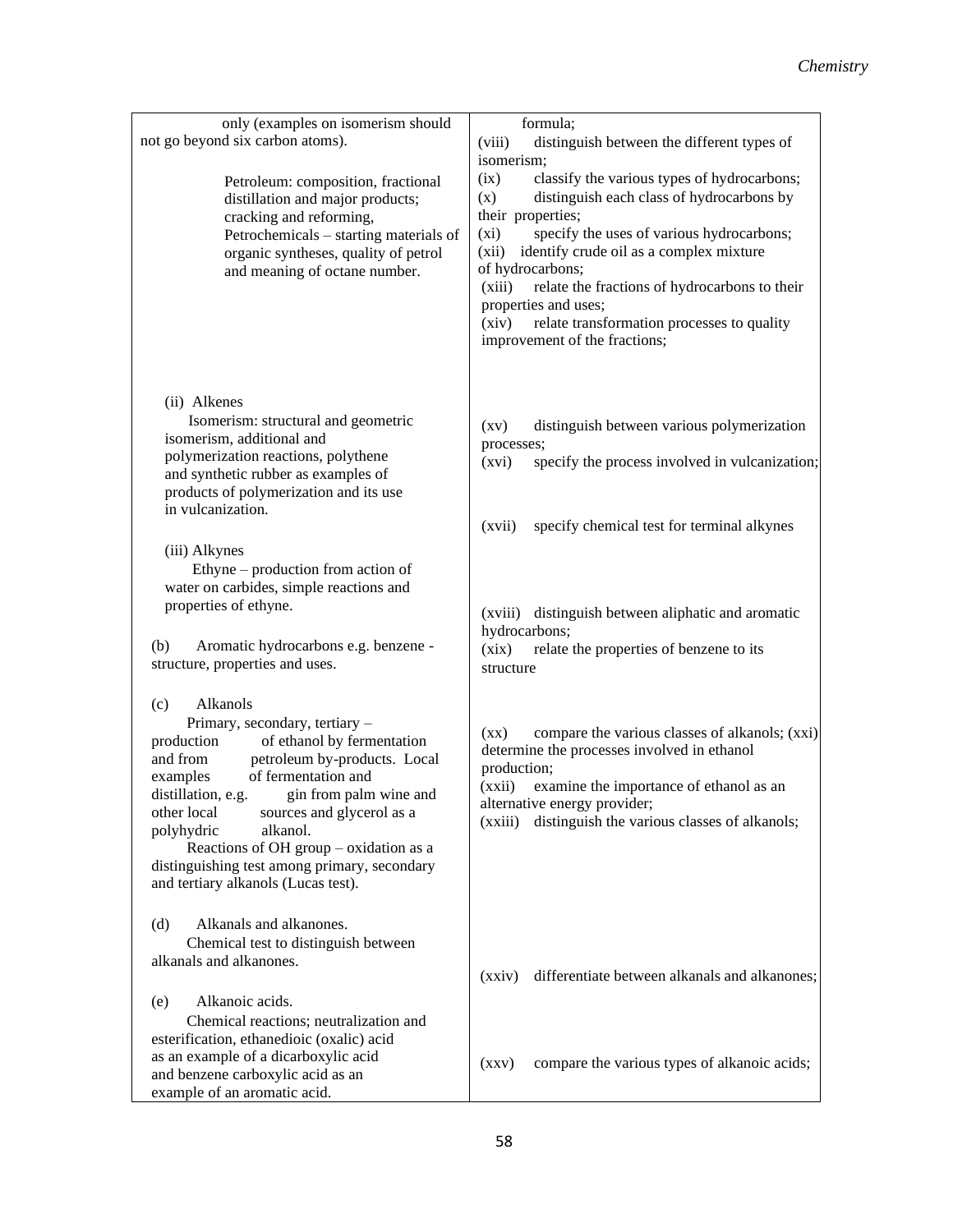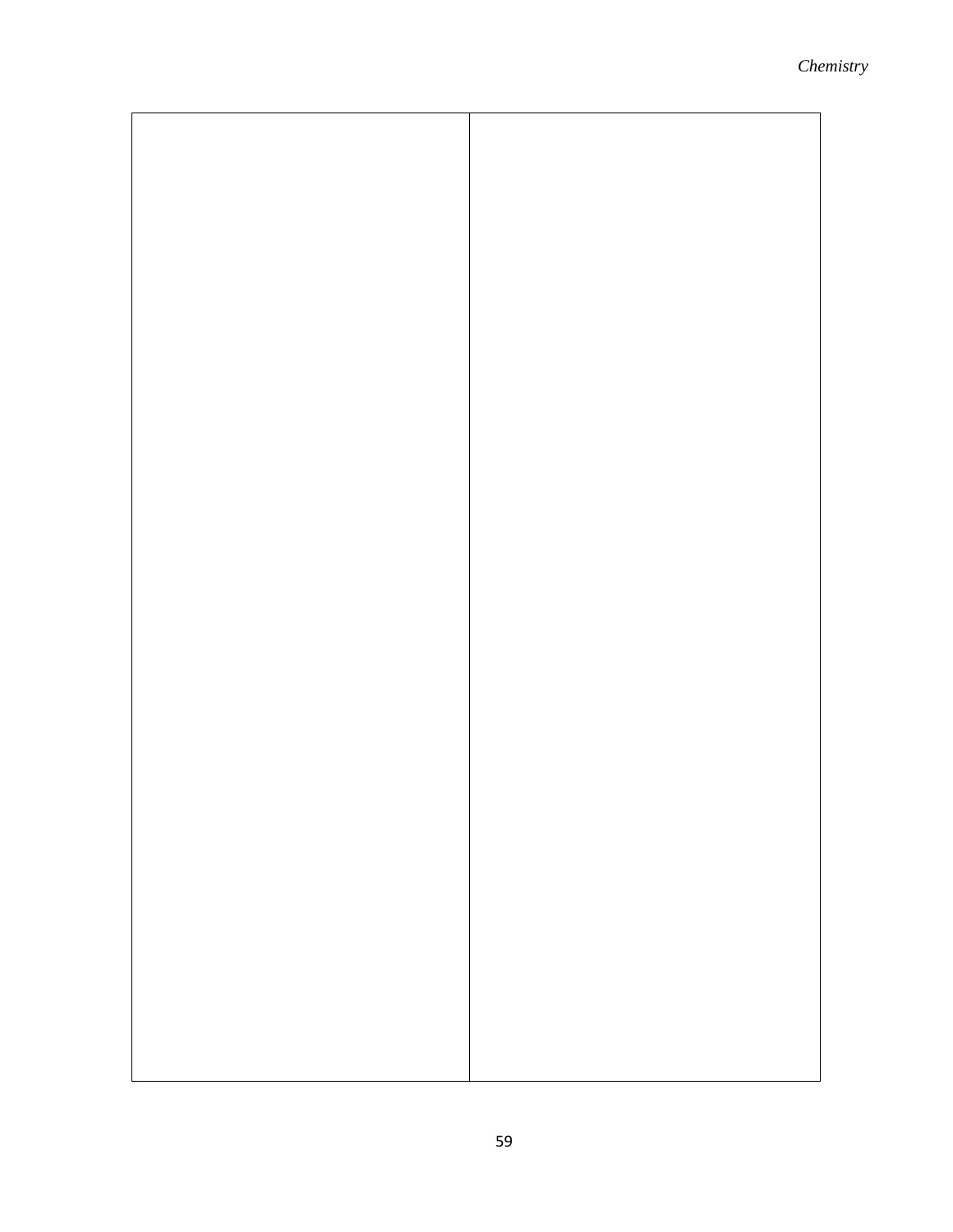| TOPICS/CONTENTS/NOTES                                                                                                                                                                                                                                                                                                                                                                        | <b>OBJECTIVES</b>                                                                                                                                                                                                                                                                                                                                                                                                                                                                |
|----------------------------------------------------------------------------------------------------------------------------------------------------------------------------------------------------------------------------------------------------------------------------------------------------------------------------------------------------------------------------------------------|----------------------------------------------------------------------------------------------------------------------------------------------------------------------------------------------------------------------------------------------------------------------------------------------------------------------------------------------------------------------------------------------------------------------------------------------------------------------------------|
| (f) Alkanoates<br>Formation from alkanoic acids and<br>alkanols - fats and oils as alkanoates.<br>Saponification:<br>Production of soap and margarine from<br>alkanoates and distinction between<br>detergents and soaps.                                                                                                                                                                    | (xxvi) identify natural sources of alkanoates;<br>(xxvii) specify the methods for the production of<br>soap, detergent and margarine.<br>(xxviii) distinguish between detergent and soap;                                                                                                                                                                                                                                                                                        |
| (g) Amines (Alkanamines) Primary, Secondary,<br>and tertiary                                                                                                                                                                                                                                                                                                                                 | compare the various classes of alkanamine;<br>(xxix)                                                                                                                                                                                                                                                                                                                                                                                                                             |
| (h) Carbohydrates<br>Classification - mono-, di- and<br>polysaccharides; composition, chemical tests<br>for simple sugars and reaction with<br>concentrated tetraoxosulphate (VI) acid.<br>Hydrolysis of complex sugars e.g. cellulose<br>from cotton and starch from cassava, the uses<br>of sugar and starch in the production of<br>alcoholic beverages, pharmaceuticals and<br>textiles. | identify the natural sources of<br>(XXX)<br>carbohydrates;<br>(xxxi) compare the various classes of<br>carbohydrates;<br>(xxxii) infer the products of hydrolysis and<br>dehydration of carbohydrates;<br>(xxxiii) determine the uses of carbohydrates;<br>(xxxiv) specify the tests for simple sugars;                                                                                                                                                                          |
| (i) Proteins:<br>Primary structures, hydrolysis<br>and<br>tests<br>(Ninhydrin,<br>Biuret,<br>Millon's<br>and<br>xanthoproteic)<br>Enzymes and their functions.<br>(j) Polymers:<br>Natural and synthetic rubber; addition and<br>condensation polymerization.<br>Methods of preparation, examples and<br>$\overline{\phantom{0}}$<br>uses.<br>Thermoplastic and thermosetting plastics.      | (xxxv) identify the basic structure of proteins;<br>(xxxvi) specify the methods and products of<br>hydrolysis;<br>(xxxvii) specify the various tests for proteins;<br>(xxxviii) distinguish between natural and synthetic<br>polymers;<br>(xxxix) differentiate between addition and<br>condensation polymerization processes; (xl)<br>classify natural and commercial polymers<br>and their uses;<br>(xli)<br>distinguish between thermoplastics and<br>thermosetting plastics. |
| 18. Chemistry and Industry<br>Chemical industries: Types, raw materials and<br>relevancies; Biotechnology.                                                                                                                                                                                                                                                                                   | Candidates should be able to:<br>classify chemical industries interms of<br>(i)<br>products;<br>identify raw materials for each industry;<br>(ii)<br>distinguish between fine and heavy<br>(iii)<br>chemicals;<br>enumerate the relevance of each of these<br>(iv)<br>industries;<br>relate industrial processes to biotechnology.<br>(v)                                                                                                                                        |